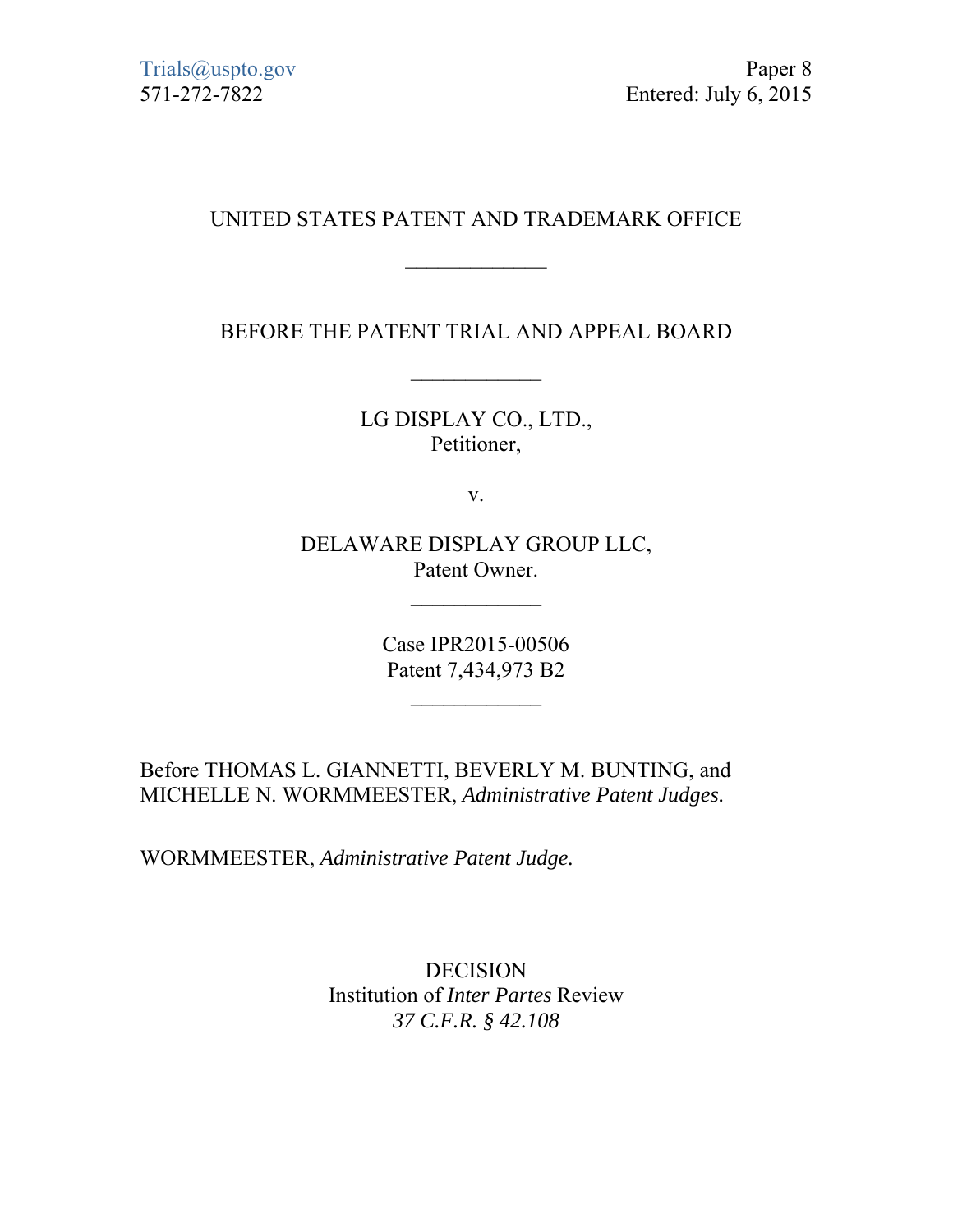### I. INTRODUCTION

## *A. Background*

LG Display Co., Ltd. ("Petitioner") filed a Petition requesting an *inter partes* review of claims 1–5 of U.S. Patent No. 7,434,973 B2 (Ex. 1001, "the '973 patent"). Paper 1 ("Pet."). Delaware Display Group LLC ("Patent Owner") filed a Preliminary Response. Paper 6 ("Prelim. Resp."). We have jurisdiction under 35 U.S.C. § 314(a), which provides that an *inter partes*  review may not be instituted "unless . . . there is a reasonable likelihood that the petitioner would prevail with respect to at least 1 of the claims challenged in the petition."

Upon consideration of the Petition, and for the reasons explained below, we determine that Petitioner has shown that there is a reasonable likelihood that it would prevail with respect to the challenged claims 1–5. We institute an *inter partes* review of claims 1–5 of the '973 patent.

#### *B. Related Proceedings*

The parties identify the following case involving the '973 patent: *Delaware Display Group LLC v. Lenovo Group Ltd.*, Case No. 1:13-cv-02108 (D. Del., filed Dec. 31, 2013). Pet. 1; Paper 4, 2.

The parties also identify twenty-two pending requests for *inter partes*  review involving patents related to the '973 patent. Pet. 1–2; Paper 4, 2–3.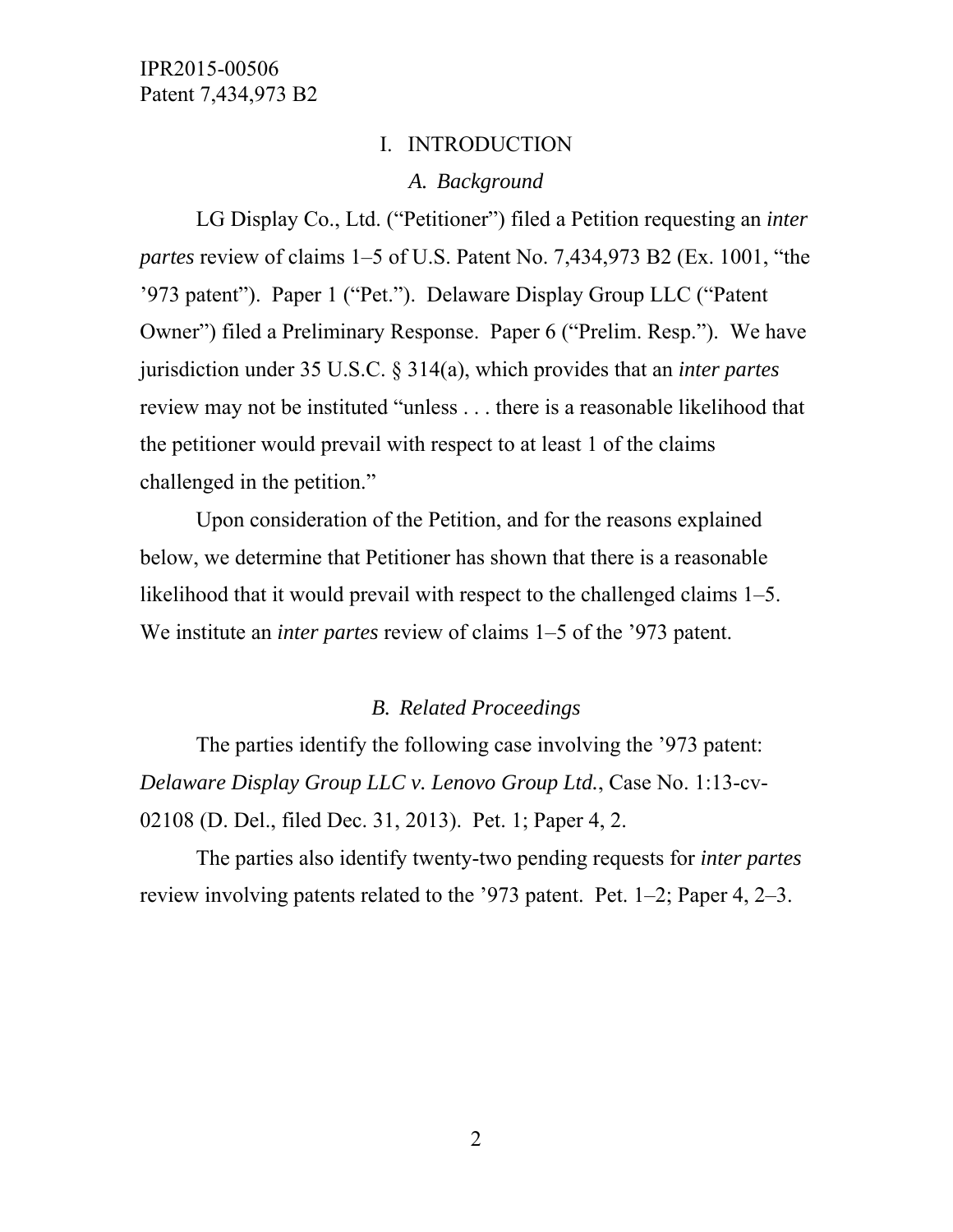#### *C. The '973 Patent*

The '973 patent is titled "Light Emitting Panel Assemblies." The Abstract describes the subject matter as follows:

Light emitting panel assemblies include a light emitting panel member having at least one light source optically coupled to a portion of an input edge of the panel member. A plurality of individual light extracting deformities on or in at least one panel surface of the panel member are of well defined shape and have a length and width substantially smaller than the length and width of the panel surface. At least some of the deformities have at least one surface that is angled at different orientations relative to the input edge depending on the location of the deformities on the panel surface to face a portion of the input edge to which a light source is optically coupled.

Ex. 1001, Abstract.

#### *D. The Challenged Claims*

Petitioner challenges claims 1–5 of the '973 patent. Independent

claim 1 is illustrative of the claimed subject matter and is reproduced below:

1. A light emitting panel assembly comprising

a light emitting panel member having at least one input edge,

a plurality of light sources optically coupled to different portions of the width of the input edge, and

a pattern of individual light extracting deformities associated with respective light sources,

wherein the deformities are projections or depressions on or in at least one surface of the panel member for producing a desired light output from the panel member,

wherein each of the deformities has a length and width substantially smaller than the length and width of the panel surface,

wherein the deformities that are in close proximity to the input edge increase in density, size, depth and/or height as the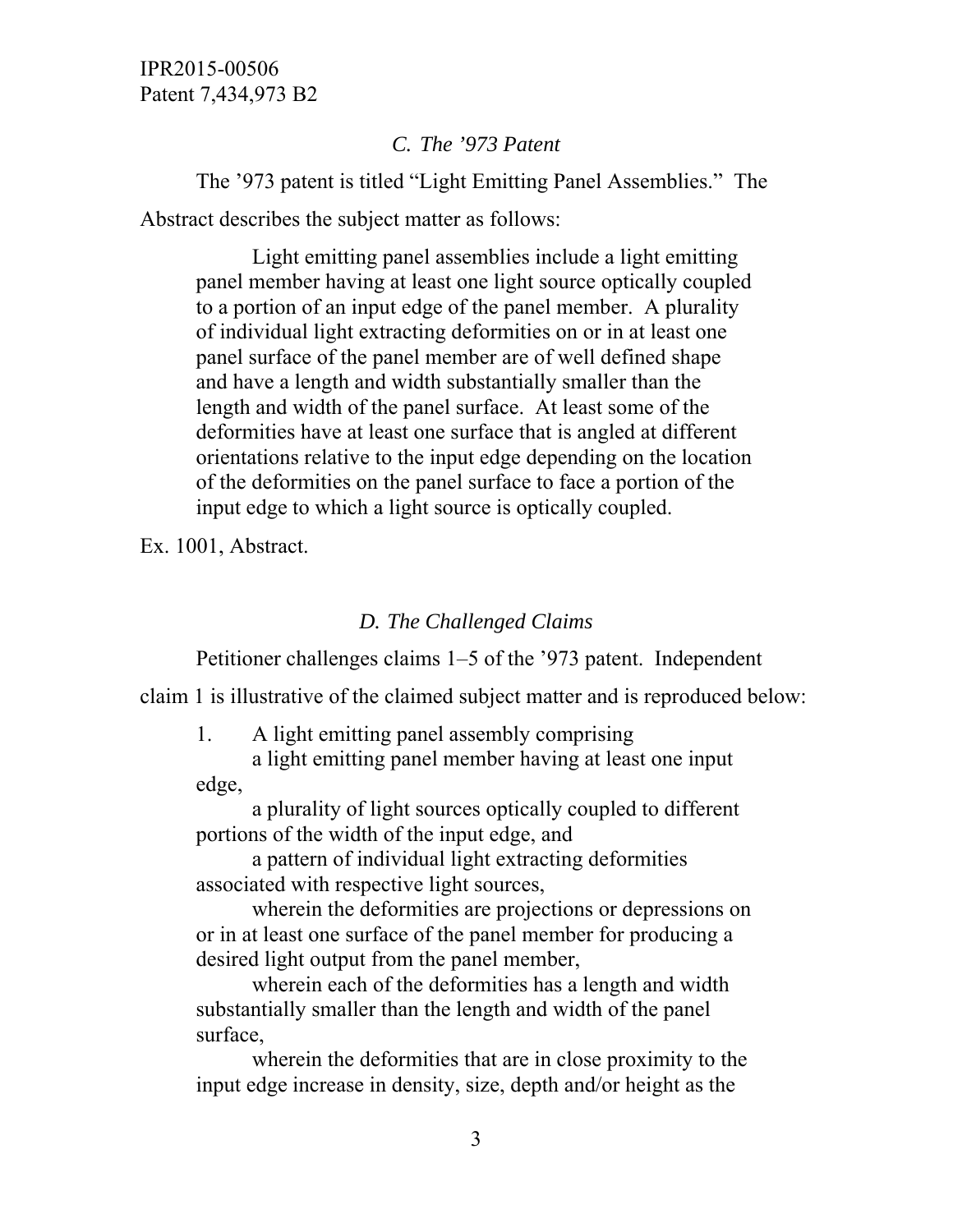distance of the deformities from the respective light sources increases across the width of the panel member, and wherein the density, size, depth and/or height of the deformities in close proximity to the input edge is greatest at approximate midpoints between adjacent pairs of the light sources.

Ex. 1001, 14:64–15:13.

### *E. Claim Construction*

The Board interprets claims of an unexpired patent using the broadest reasonable construction in light of the specification of the patent in which they appear. 37 C.F.R. § 42.100(b); *see In re Cuozzo Speed Techs., LLC*, 778 F.3d 1271, 1278–81 (Fed. Cir. 2015).

The only claim term for which Petitioner proposes a construction is the term "deformities," appearing in all challenged claims of the '973 patent. Pet. 6. Petitioner asserts that the '973 patent "expressly defines" the term to mean "any change in the shape or geometry of a surface and/or coating or surface treatment that causes a portion of the light to be emitted." *Id.* (citing Ex. 1001, 6:6–10). Patent Owner appears to take no position on claim construction at this stage of the proceeding. Prelim. Resp. 2–3. Patent Owner points out, however, that the construction of "deformities" proffered by Petitioner was agreed to and adopted by the district court. *Id.* 

Having considered Petitioner's construction of "deformities," i.e., "any change in the shape or geometry of a surface and/or coating or surface treatment that causes a portion of the light to be emitted," (Pet. 6), we determine that, at this stage, it should be adopted here.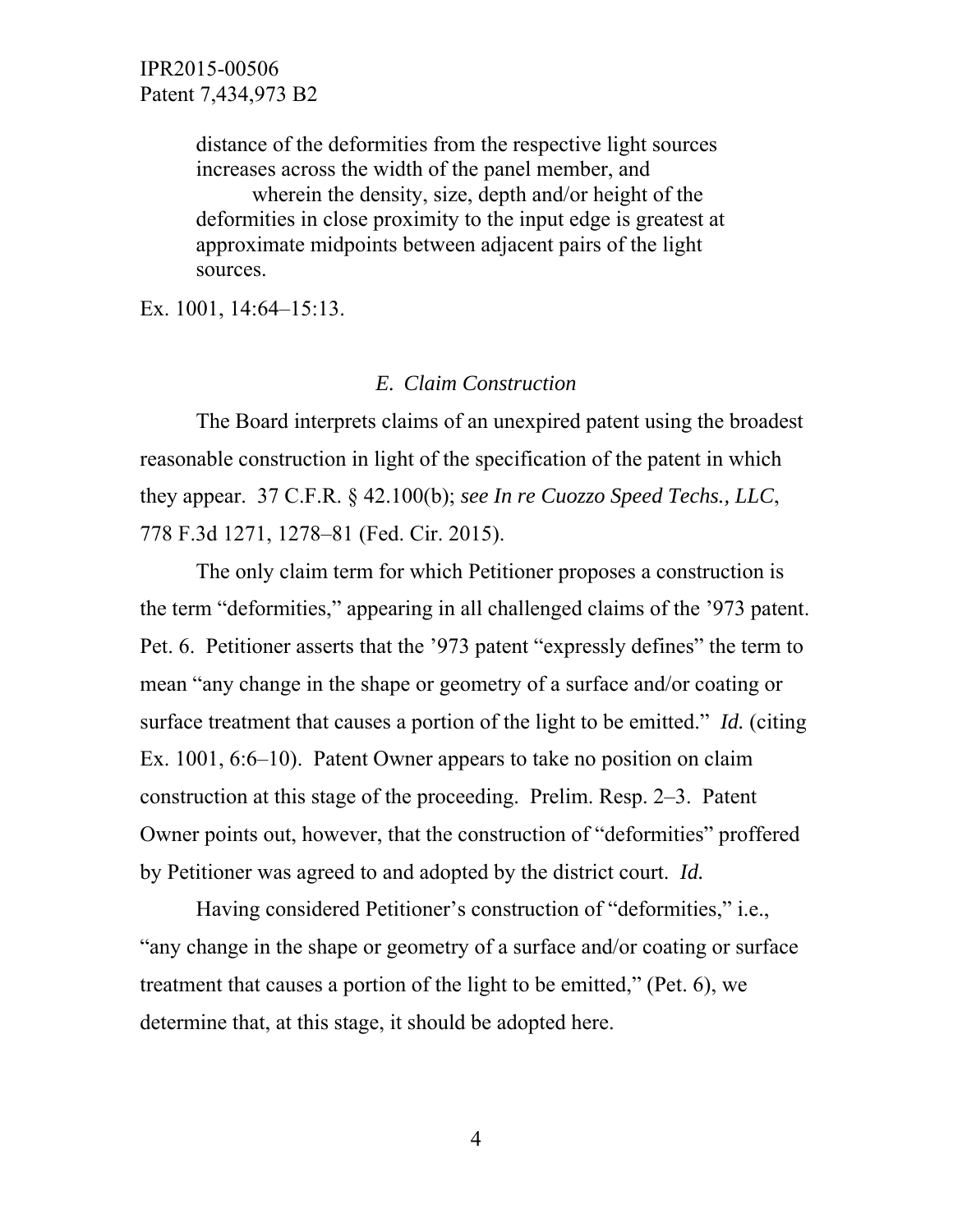# *F. Asserted Grounds of Unpatentability*

Petitioner contends that the challenged claims are unpatentable under 35 U.S.C § 102 or § 103 based on the following grounds. Pet. 17–59.

| Reference(s)                                        | <b>Basis</b> | Claims Challenged |
|-----------------------------------------------------|--------------|-------------------|
| The '389 patent <sup>1</sup> and Pelka <sup>2</sup> | \$103        | $1 - 5$           |
| Shinohara <sup>3</sup>                              | \$102        | $1 - 5$           |
| Shinohara and Yoshikawa <sup>4</sup>                | 8103         | $1 - 5$           |
| Pelka and Funamoto <sup>5</sup>                     | 8 103        | $1 - 5$           |
| Hooker <sup>6</sup> and Mizobe <sup>7</sup>         | 103          |                   |

# II. ANALYSIS

# *A. Real Party-in-Interest*

We first address Patent Owner's contention that the Petition should be denied because Petitioner has failed to name two real parties-in-interest. Prelim. Resp. 17. They are allegedly LG Electronics Inc. and LG

Electronics U.S.A., Inc. *Id.*

 $\overline{a}$ 

Patent Owner's Preliminary Response fails to provide convincing evidence that LG Electronics Inc. is a real party-in-interest. According to Patent Owner, "LG Electronics Inc. is a real party-in-interest because it owns 37.9% of Petitioner and because it has admitted to being a related party to Petitioner." *Id.* (citing Ex. 2003). We are not persuaded by this argument. As the Office Trial Practice Guide, 77 Fed. Reg. 48,756, 48,759

<sup>&</sup>lt;sup>1</sup> Parker, US 7,195,389 B2, issued Mar. 27, 2007 (Ex. 1007).

<sup>&</sup>lt;sup>2</sup> Pelka, US 6,473,554 B1, issued Oct. 29, 2002 (Ex. 1009).

<sup>&</sup>lt;sup>3</sup> Shinohara, US 6,167,182, issued Dec. 26, 2000 (Ex. 1010).

<sup>&</sup>lt;sup>4</sup> Yoshikawa, US 5,775,791, issued July 7, 1998 (Ex. 1011).

<sup>&</sup>lt;sup>5</sup> Funamoto, EP 0 878 720 A1, published Nov. 18, 1998 (Ex. 1012).

<sup>6</sup> Hooker, US 5,477,422, issued Dec. 19, 1995 (Ex. 1013).

<sup>&</sup>lt;sup>7</sup> Mizobe, US 5,057,974, issued Oct. 15, 1991 (Ex. 1014).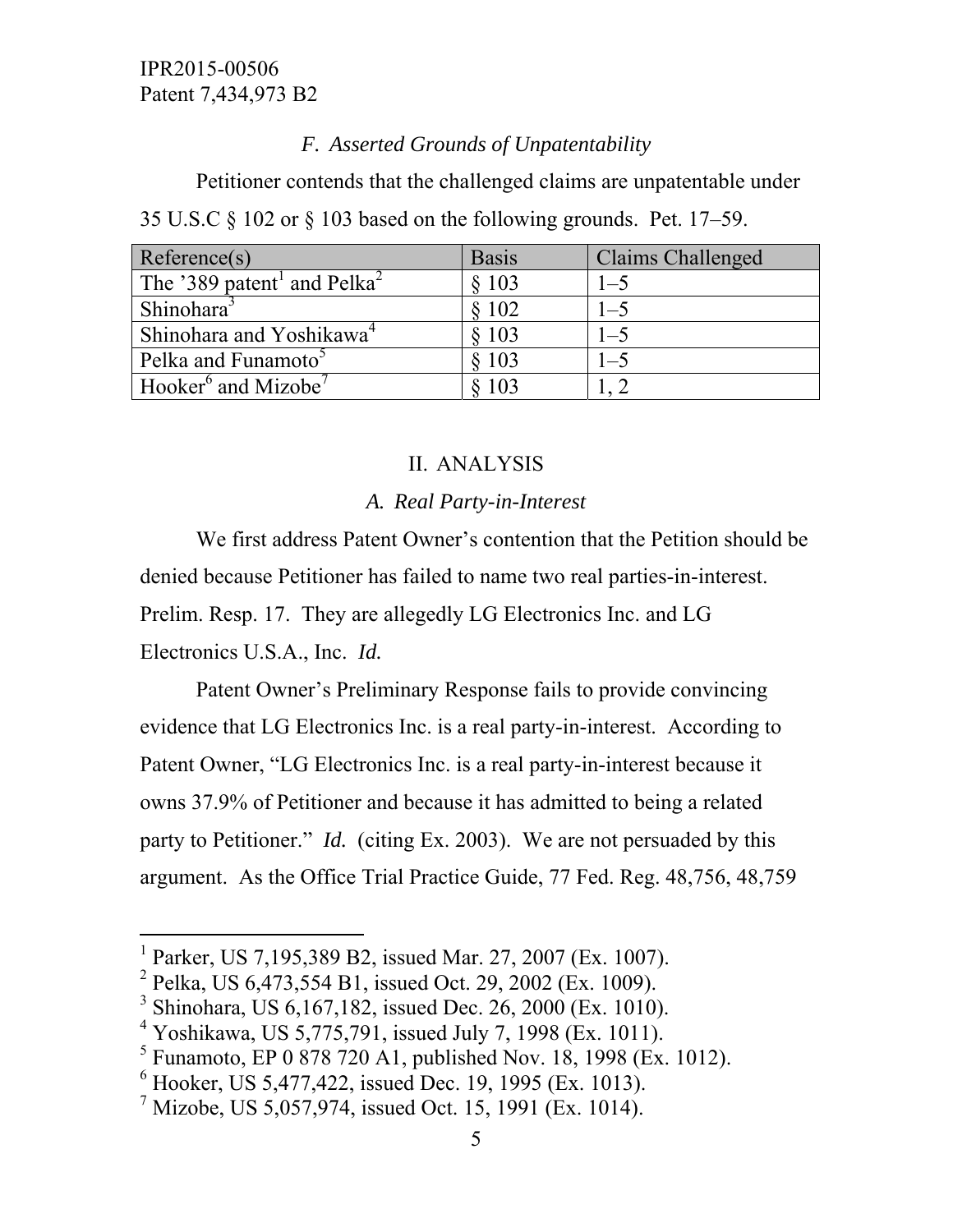(Aug. 14, 2014), makes clear, and as Patent Owner acknowledges (Prelim. Resp. 18), an important factor in determining real party-in-interest is control or the ability to control the proceeding. *See Zoll Lifecor Corp. v. Philips Elecs. N. Am. Corp.*, Case IPR2013-00609, slip op. at 10 (PTAB Mar. 20, 2014) (Paper 15). In *Zoll*, the Board relied on the fact that the party determined to be a real party-in-interest (Zoll Medical) controlled 100 % of the petitioner (Zoll Lifecor). Here, LG Electronics Inc. is not even a majority owner of Petitioner. Moreover, the fact that the attorneys representing Petitioner here also represent LG Electronics Inc. in a district court lawsuit involving the '973 patent (Prelim. Resp. 18), without more, is insufficient evidence to demonstrate control of this proceeding by LG Electronics.

Patent Owner also fails to provide convincing evidence that LG Electronics U.S.A. Inc. is a real party-in-interest. Patent Owner's sole argument states "LG Electronics U.S.A., Inc. is a real party-in-interest because it is 100 % owned by LG Electronics, Inc." *Id*. Again, Patent Owner has not provided sufficient proof that LG Electronics Inc. is a real party-in-interest. Therefore, based on the evidence of record, Patent Owner's contention that LG Electronics U.S.A. Inc. also is a real party-ininterest simply because it is "100% owned by LG Electronics, Inc." is not persuasive.

We therefore determine that, on this record, the Petition should not be denied on this basis.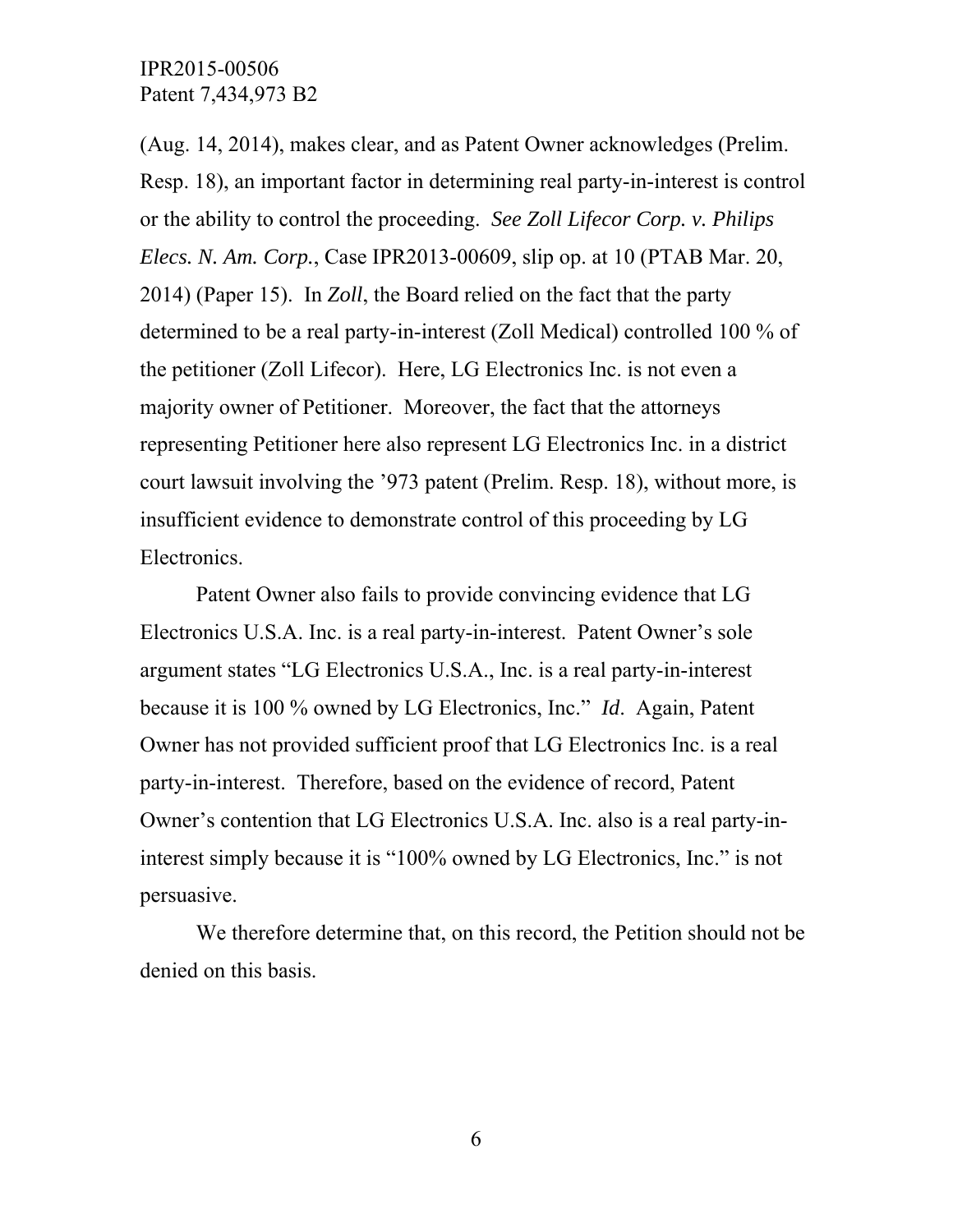## *B. Effective Filing Date for Claims 1–5*

The '973 patent issued from U.S. Patent Application No. 11/673,302, which has a filing date of February 9, 2007. Ex. 1001, at [10], [21], [22]. Through a chain of continuing applications, the application for the '973 patent claims the benefit under 35 U.S.C. § 120 of U.S. Patent Application No. 08/495,176 ("the '176 grandparent application"), which has a filing date of June 27, 1995. *Id.* at [60]; Ex. 1002, 89.

Petitioner argues that the effective filing date for claims 1–5 of the '973 patent is not the filing date of the '176 grandparent application. Pet. 7. Instead, Petitioner asserts that the claims are entitled to a "priority date" no earlier than November 28, 2007. *Id.* According to Petitioner, certain limitations in the issued claims of the '973 patent were not "sufficiently described" in the application as originally filed. *Id.* Petitioner contends that the application for the '973 patent was amended on November 28, 2007, to cancel the original claims and to add new Figures 39A–B and related subject matter to the specification. *Id*. at 8. This amendment also added new claims 30 and 31, among others. *Id.* Those claims were later combined in a subsequent amendment and became claim 1 of the issued '973 patent. *Id*.

The amended claims included the limitation "wherein the density, size, depth and/or height of the deformities in close proximity to the input edge is greatest at approximate midpoints between adjacent pairs of the light sources." *Id.* Petitioner provides a chart illustrating the passages from the originally-filed Specification relied upon by Patent Owner to support the amendment, and asserts that the originally-filed disclosure for the '973 patent does not provide written description support for this limitation, which was "new matter" added by the amendment. *Id.* at 8–12.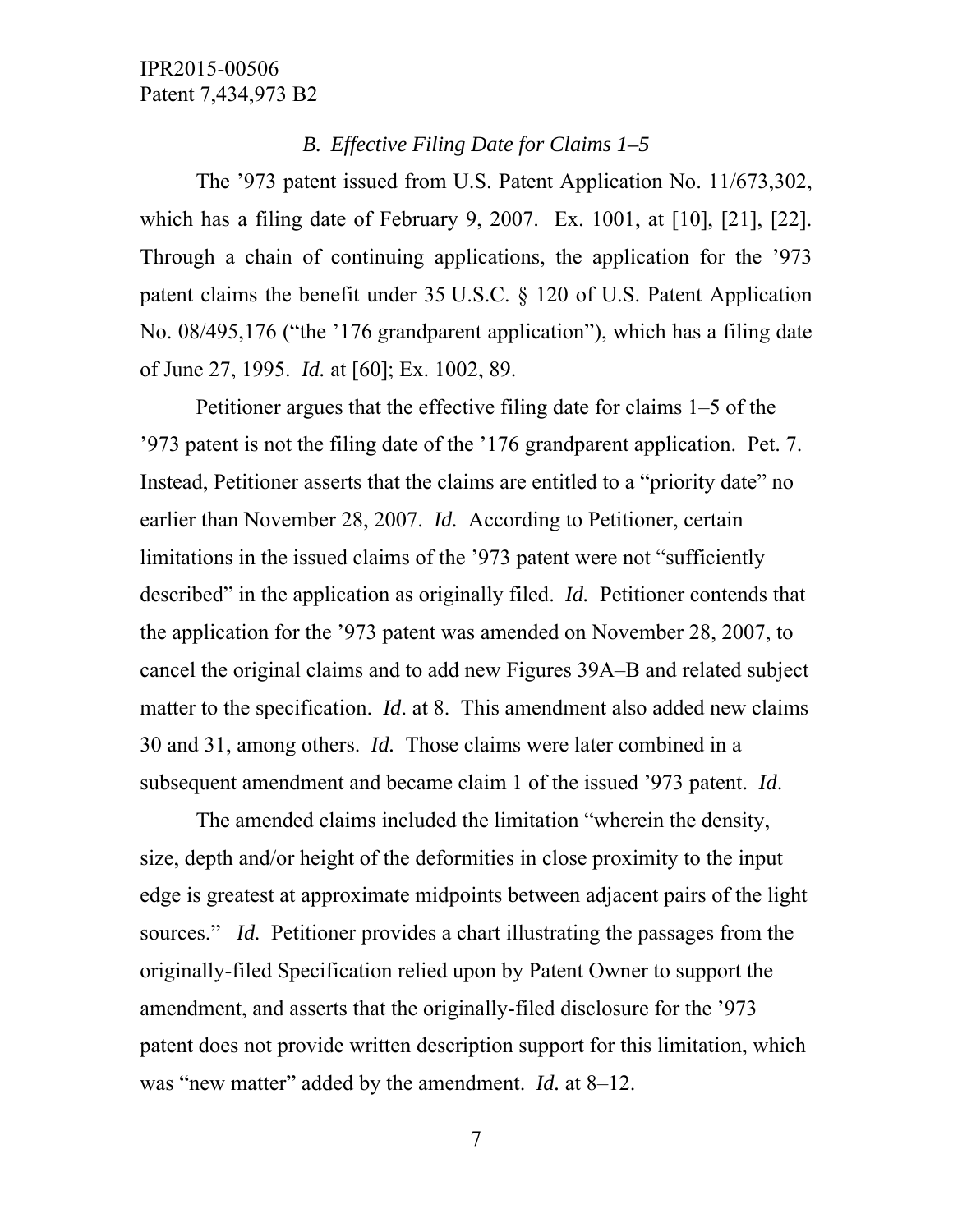Patent Owner responds by pointing to the following disclosure in the '176 grandparent application:

By varying the density, opaqueness or translucence, shape, depth, color, area, index of refraction, or type of deformities or disruptions may be used to control the percent of light emitted from any area of the panels. For example, less and/or smaller size deformities 21 may be placed on panel areas where less light output is wanted. Conversely, a greater percentage of and/or larger deformities may be placed on areas of the panels where greater light output is desired.

Varying the percentages and/or size of deformities in different areas of the panel is necessary in order to provide a uniform light output distribution. For example, the amount of light traveling through the panels will ordinarily be greater in areas closer to the light source than in other areas further removed from the light source. A pattern of light extracting deformities 21 may be used to adjust for the light variances within the panel members, for example, by providing a denser concentration of light extracting deformities with increased distance from the light source 3 thereby resulting in more uniform light output distribution from the light emitting panels.

Prelim. Resp. 5–6 (citing Ex. 2002, 8:20–9:7). Patent Owner contends that this disclosure provides written description support for the issued claims of the '973 patent. *Id.* at 6–7. We are not persuaded by this argument.

The cited disclosure in the '176 grandparent application discusses varying the density, size, and depth of the deformities in different areas of the panel. Ex. 2002, 8:20–33. For example, the density of deformities may be increased as their distance from a light source increases. *Id.* at 9:3–5. This disclosure does not describe, however, the density, size, depth, or height of the deformities at approximate midpoints between adjacent pairs of light sources. Accordingly, on this record, we determine that the '176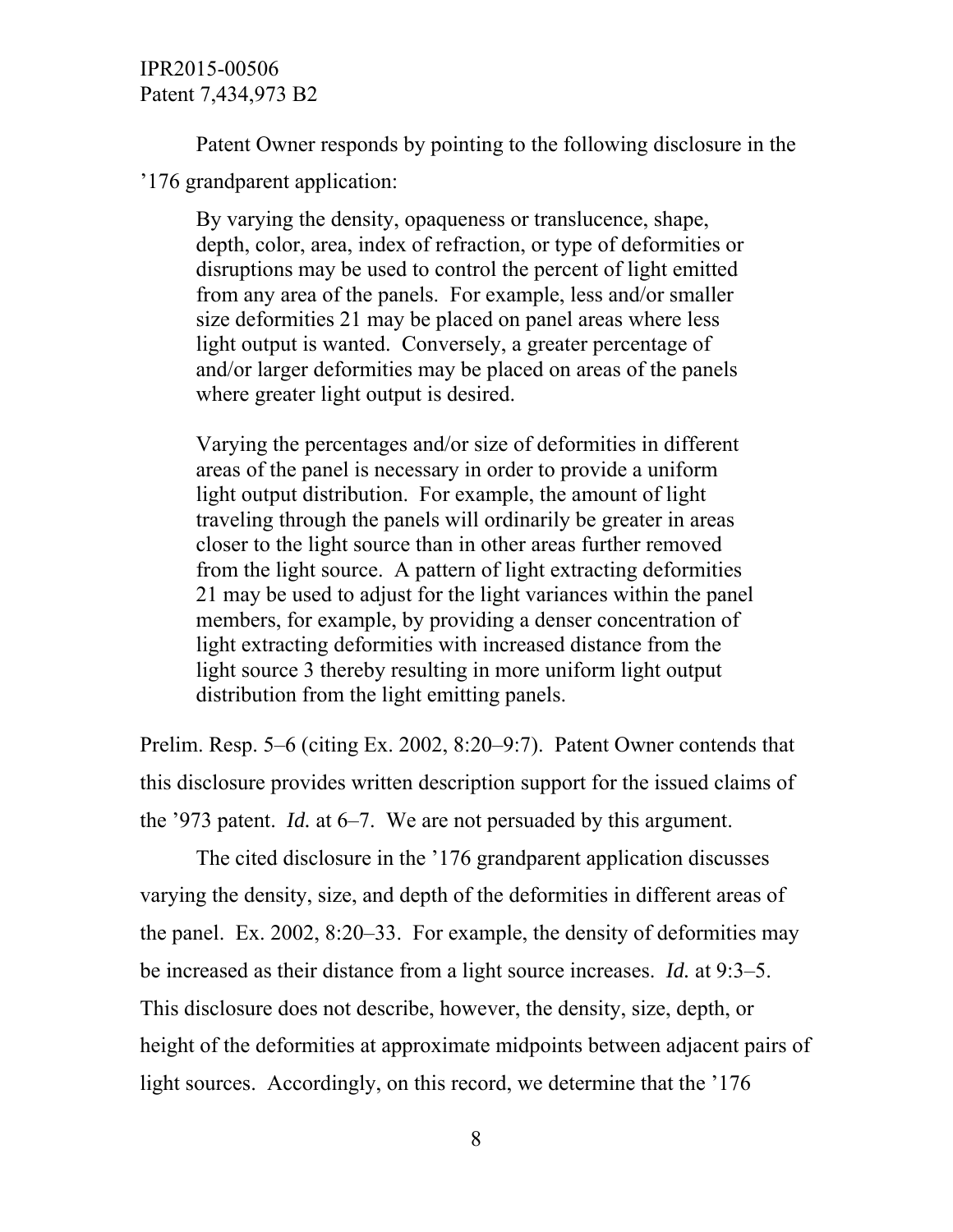grandparent application, as originally filed, does not provide written description support for this limitation. Therefore, claims 1– 5 are not entitled to the benefit of the filing date of the '176 grandparent application.

At the same time, we also are not persuaded by Petitioner's argument that the introduction of "new matter" into the application for the '973 patent through the November 28, 2007, amendment means necessarily that the '973 patent claims only are entitled to a November 28, 2007, filing date. Pet. 7. Although the MPEP is not binding authority, we note that the MPEP states, "[i]f the originally filed disclosure does not provide support for each claim limitation, or if an element which applicant describes as essential or critical is not claimed, a new or amended claim *must be rejected* under . . . 35 U.S.C. 112, para. 1, as lacking adequate written description, or in the case of a claim for priority under 35 U.S.C. 119, 120, or 365(c), the claim for priority must be denied." MPEP  $\S 2163(II)(A)(3)(b)$  (emphasis added).

Having considered Petitioner's "new matter" argument, we determine that the issue it raises is not a filing date issue, but instead the question of whether the originally-filed disclosure for the '973 patent supports the amended claims filed on November 28, 2007. *See R.R. Dynamics, Inc. v. A. Stucki Co.*, 727 F.2d 1506, 1517 (Fed. Cir. 1984) ("Stucki had amended its claims in the course of prosecuting its application . . . . [T]he sole question raised . . . is whether the claims entered by amendment were supported by the disclosure in Stucki's original application."); *Westphal v. Fawzi*, 666 F.2d 575, 577 (C.C.P.A. 1981). That question is ultimately a written description issue under 35 U.S.C. § 112, which we do not address in an *inter partes* review. *See* 35 U.S.C. § 311(b) ("petitioner in an *inter partes* review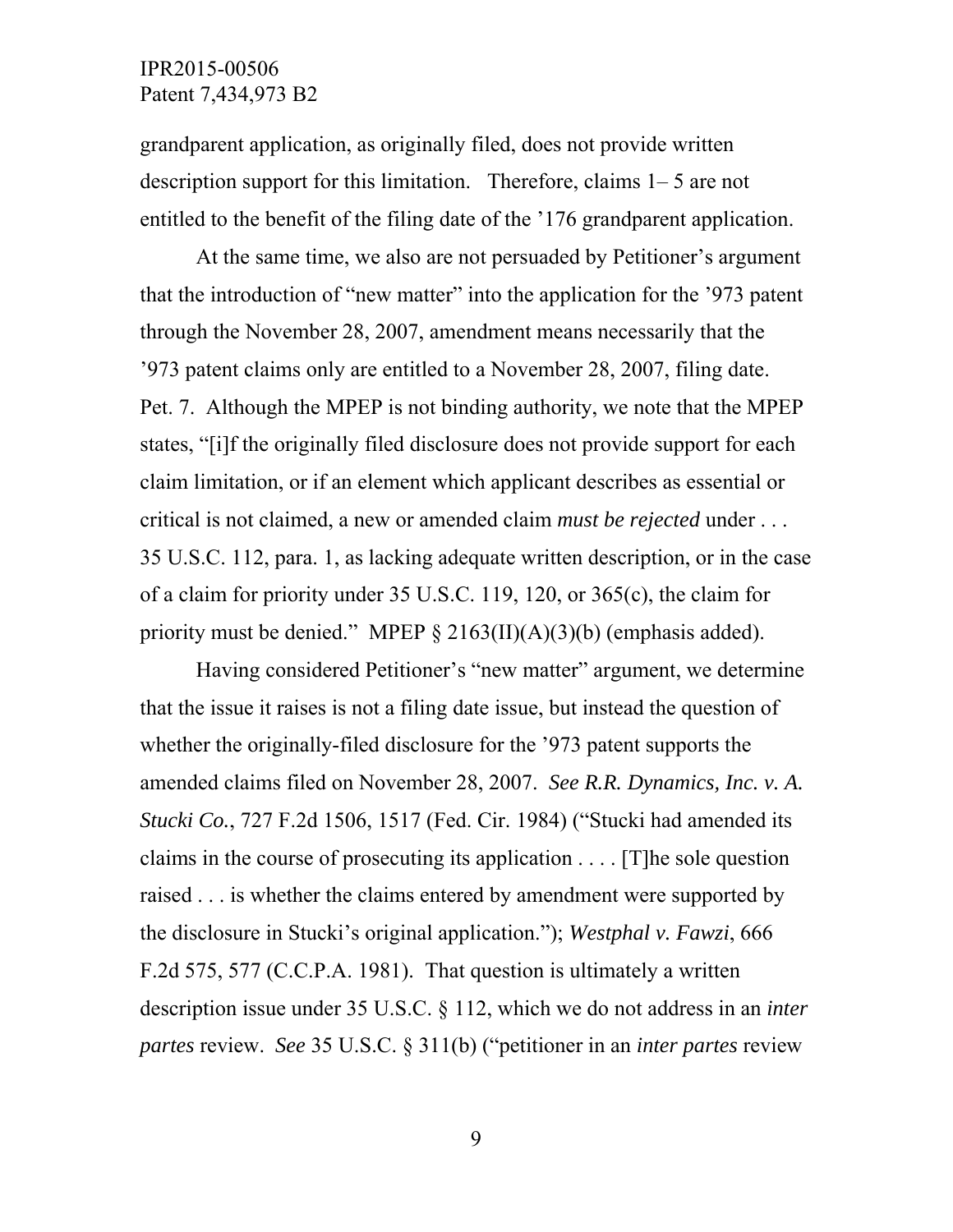may request to cancel as unpatentable 1 or more claims of a patent only on a ground that could be raised under section 102 or 103").

Alternatively, Petitioner argues that the earliest priority date to which the '973 patent is entitled is February 23, 1999, the filing date of a parent application that issued as U.S. Patent No. 6,712,481 ("the '481 patent"). *See*  Pet. 12. For the claims of the '973 patent to be entitled to the February 23, 1999, priority date, however, the application for the '481 patent must describe all the limitations of the claims. *See Lockwood v. Am. Airlines, Inc.*, 107 F.3d 1565, 1572 (Fed. Cir. 1997). Petitioner's arguments in this regard, however, do not persuade us that the challenged claims are entitled to the February 23, 1999, priority date of the application for the '481 patent.

For the reasons set forth above, we determine that, on the record before us, the claims are not entitled to the benefit of the June 27, 1995 filing date of the '176 grandparent application. At the same time, we are not persuaded by Petitioner's argument that the challenged claims are limited to a date no earlier than November 28, 2007. Accordingly, in light of the record before us, we determine for purposes of this proceeding only, that Patent Owner is entitled to the effective filing date of the application for the '973 patent, February 9, 2007.

#### *C. Obviousness over the '389 Patent and Pelka*

Petitioner argues that claims 1–5 of the '973 patent would have been obvious over the '389 patent and Pelka. *See* Pet. 18–29. According to Petitioner, "[t]he '389 Patent qualifies as prior art under 35 U.S.C. § 102(b) because the application leading to the '389 Patent was published on January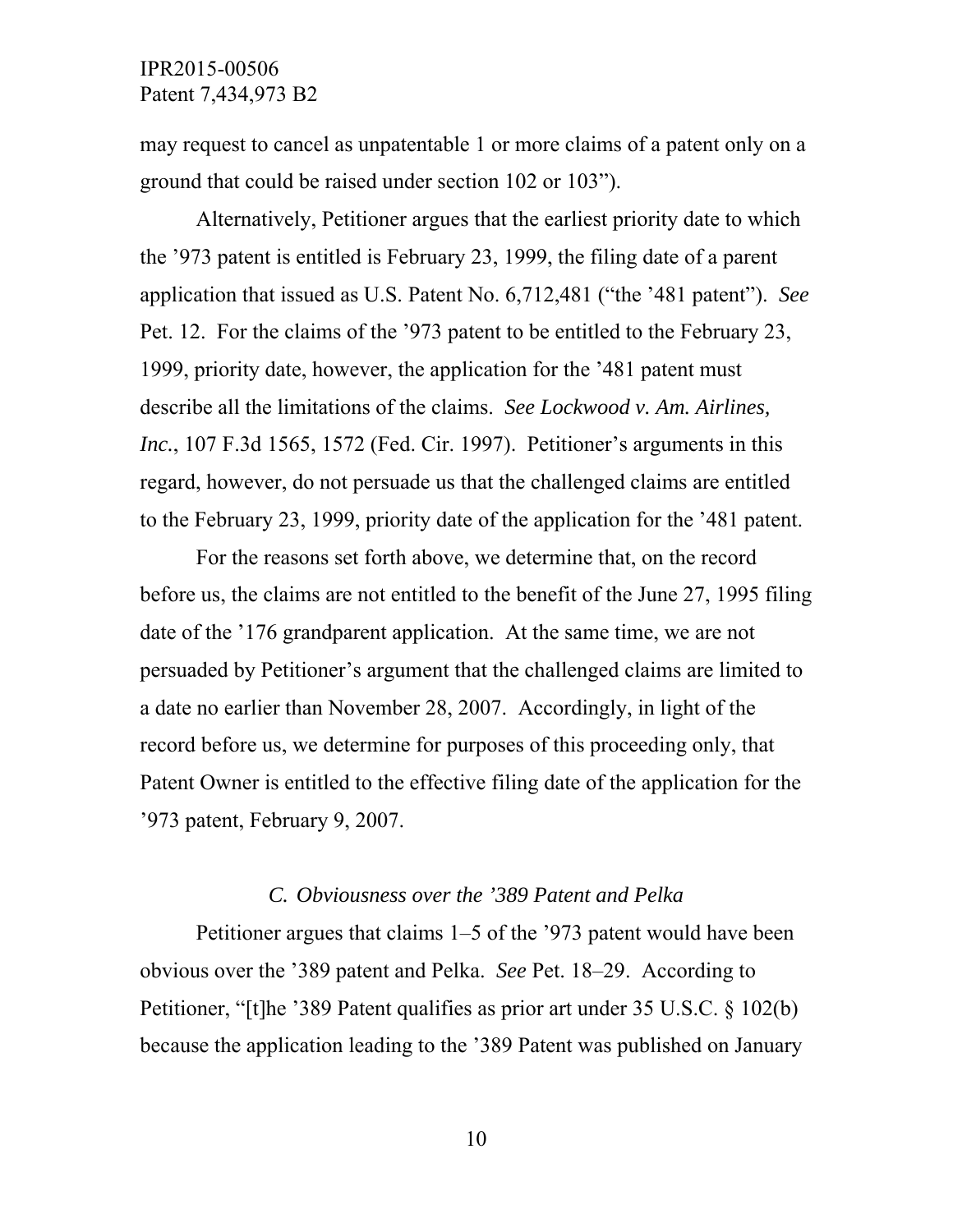22, 2004, over a year before the November 28, 2007 priority date to which the claims of the '973 Patent may be entitled." Pet. 15.

We note that the Petitioner has not submitted a copy of the published application to which Petitioner refers. Our rules require that the petition include the following: "The exhibit number of the supporting evidence relied upon to support the challenge and the relevance of the evidence to the challenge raised, including identifying specific portions of the evidence that support the challenge."  $37 \text{ C.F.R.}$  §  $104(b)(5)$ . Furthermore, the rules provide: "The Board may exclude or give no weight to the evidence where a party has failed to state its relevance or to identify specific portions of the evidence that support the challenge." *Id.* Because Petitioner has not provided this information, we do not consider the published application as prior art in this proceeding. Petitioner has, however, submitted the '389 patent as Exhibit 1007 and refers to that patent in the Petition. Accordingly, we consider the '389 patent itself, and not the published application, in evaluating Petitioner's argument.

We conclude that the '389 patent does not qualify as prior art. The '389 patent has an issue date of March 27, 2007 (Ex. 1007, at [45]). As discussed above, we determine the effective filing date of the challenged claims is February 9, 2007. Therefore, the '389 patent does not qualify as prior art under 35 U.S.C. § 102(b). The '389 patent has a filing date of July 15, 2003, (*id.* at [22]), earlier than the filing date of the '973 patent. However, the inventive entities of the '973 patent and the '389 patent are the same. Accordingly, the '389 patent does not qualify as prior art against the '973 patent under 35 U.S.C. § 102(e). We, therefore, determine, on this record, that the '389 patent is not prior art to the '973 patent and Petitioner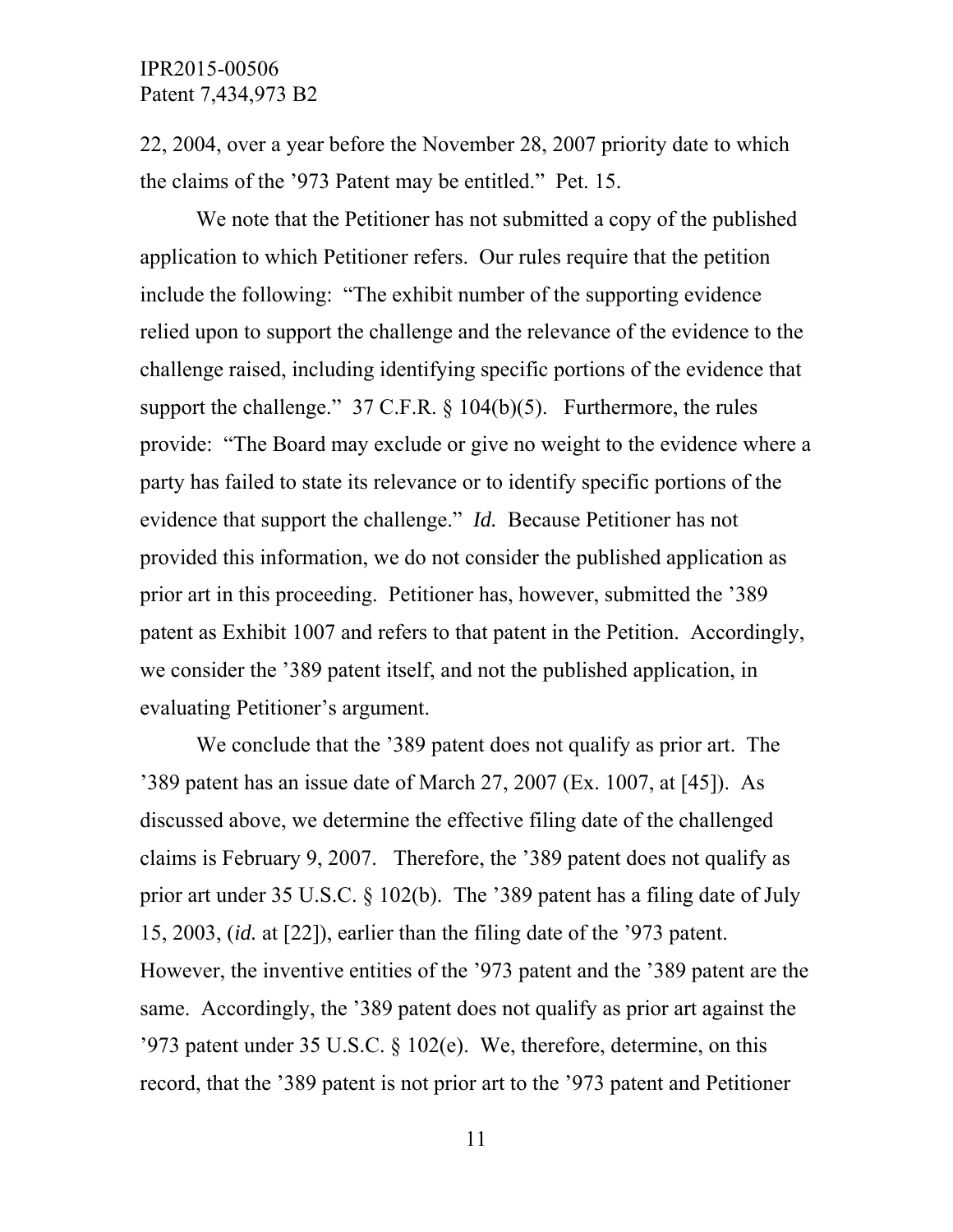has not met its burden of establishing a reasonable likelihood that it would prevail in showing the unpatentability of claims 1–5 based on the '389 patent and Pelka.

### *D. Anticipation by Shinohara*

Petitioner argues that Shinohara anticipates claims 1–5 of the '973 patent. *See* Pet. 29–38. Petitioner relies on a Declaration by Dr. Michael J. Escuti (Ex. 1004). *See id.* We are persuaded that Petitioner's analysis and supporting evidence have established a reasonable likelihood of Petitioner prevailing in showing the unpatentability of claims 1–5.

#### *1. Shinohara*

Shinohara describes a surface light source device with a plurality of point light sources 30 spaced apart along an optical guide plate 22. Ex. 1010, Fig. 27. The optical guide plate 22 is divided into areas corresponding to the point light sources 30. *Id.* Each area includes a diffuse pattern 24. *Id.* at 20:1–5. Each diffuse pattern 24 includes diffuse pattern elements 24a that are arranged concentrically around the point light source 30. *Id.* at 13:41– 43. A diffuse pattern element 24a may be a recess formed on the lower surface of the optical guide plate 22. *See id.*, Fig. 10. The density of the diffuse pattern elements 24a increases as the distance from the point light source 30 increases. *Id.* at 13:47–49, 20:9–11. Thus, "the luminance" distribution is uniform with respect to the corresponding point light source 30, and the luminance of the surface light source device is increased." *Id*. at  $20:6-8$ .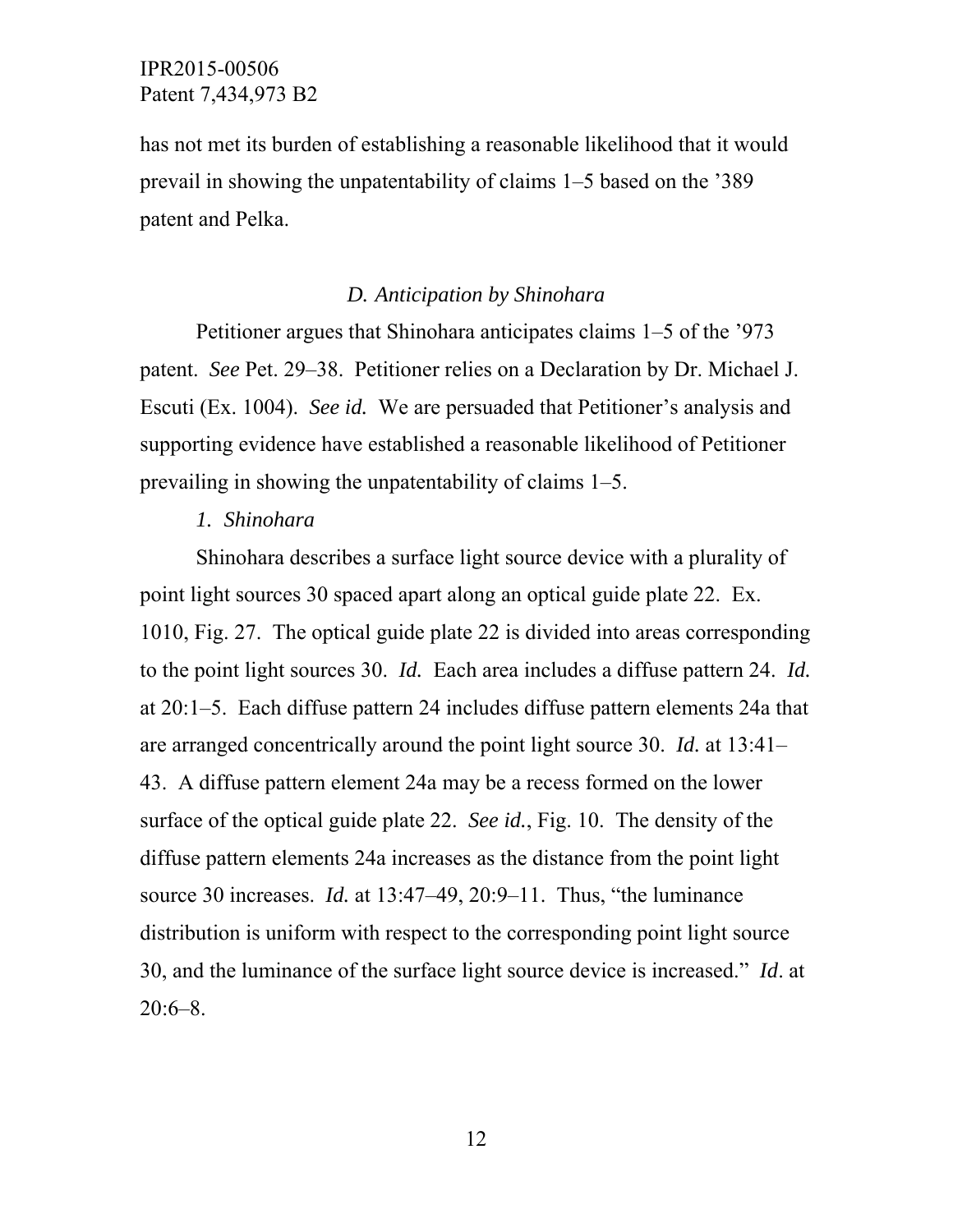*2. Claims 1–5*

Petitioner contends that Shinohara discloses each and every element of claim 1. *See* Pet. 29–38. For example, Petitioner points to disclosures in Shinohara as corresponding to certain elements in this claim:

| Element in Claim 1                       | Disclosure in Shinohara      |
|------------------------------------------|------------------------------|
| "light emitting panel member"            | optical guide plate 22       |
| "input edge"                             | light incidence surface 26   |
| "plurality of light sources"             | point light sources 30       |
| "pattern of individual light extracting" | diffuse pattern 24           |
| deformities"                             |                              |
| "deformities"                            | diffuse pattern elements 24a |

*See* Pet. 29–38. Based on the cited portions of Shinohara, we are persuaded by Petitioner's contentions in this regard. *See, e.g.*, Ex. 1010, Figs. 9–10, 27.

Patent Owner does not dispute that Shinohara describes the elements recited in claim 1. Patent Owner contends, however, that "Petitioner's contentions that Shinohara anticipates Claims 1–5 of the '973 Patent under 35 U.S.C. § 102(e) depend on picking, choosing, and combining various embodiments within Shinohara's disclosure." Prelim. Resp. 9. In particular, Patent Owner points out that Petitioner relies on Figure 9 of Shinohara for disclosing that each of the recited deformities has a length and width substantially smaller than the length and width of the panel surface, while relying at the same time on Figure 27 of Shinohara for disclosing that the density of the recited deformities is greatest at approximate midpoints between adjacent pairs of the light sources. *See id.* We are not persuaded by Patent Owner's contention.

Although Figures 9 and 27 of Shinohara describe different embodiments as a whole, Petitioner relies on Figure 9 for illustrating a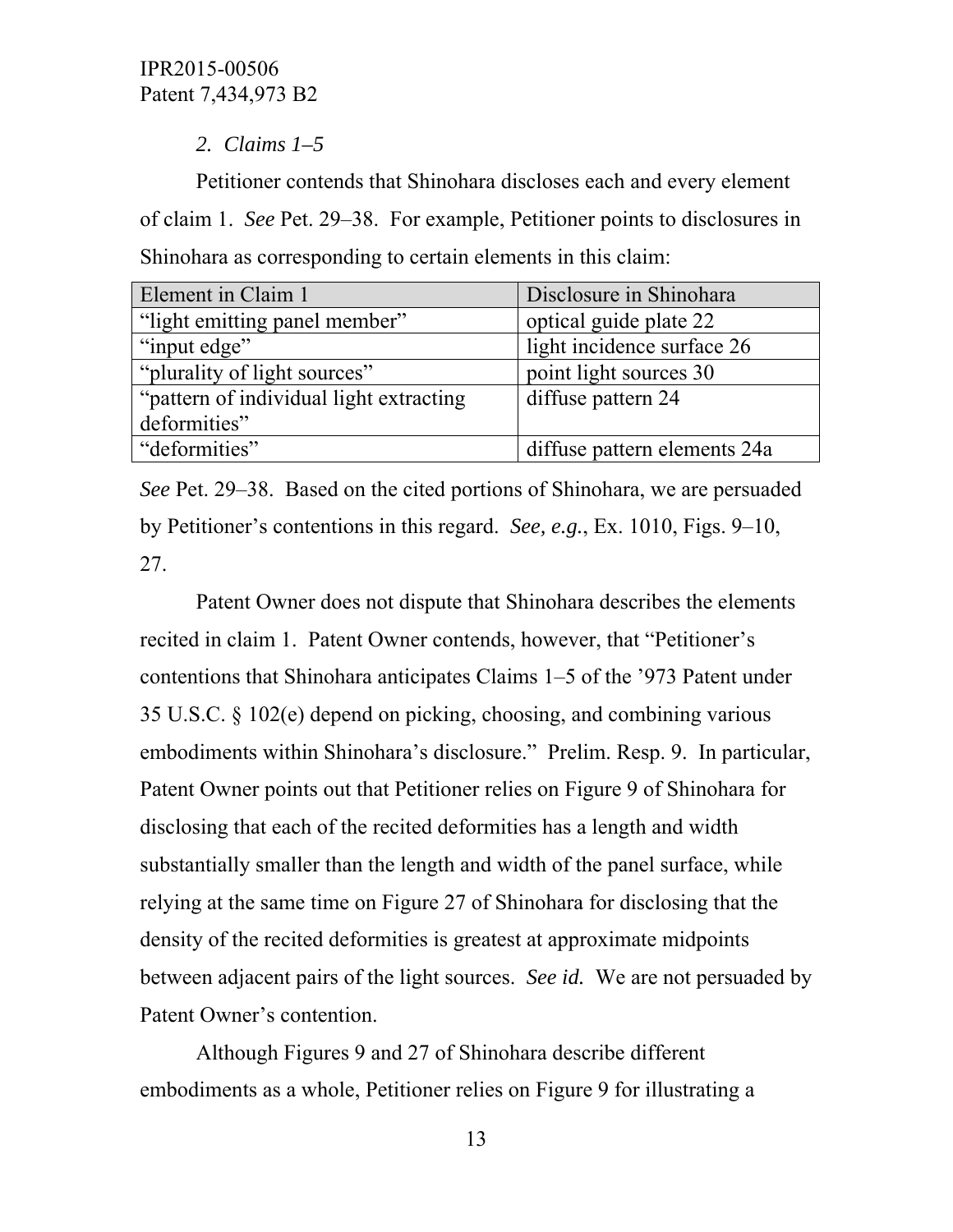particular aspect of the diffuse pattern elements 24a, which is present in both embodiments. *See* Pet. 34 (discussing Ex. 1010, Fig. 9); Ex. 1010, Figs. 9, 27. Accordingly, we are persuaded that Shinohara discloses the recited elements "arranged or combined in the same way as in the claim." *See Net MoneyIN, Inc. v. VeriSign, Inc.*, 545 F.3d 1359, 1370 (Fed. Cir. 2008). This is, therefore, not a situation like that presented in *Net MoneyIN*, where the same features were not present in both embodiments.

Based on the record before us, we conclude that Petitioner has made a sufficient showing that Shinohara discloses the recited limitations arranged as in claim 1. Having reviewed Petitioner's arguments and claim charts (*see*  Pet. 36–38) contending that dependent claims 2–5 are anticipated by Shinohara, we also conclude that Petitioner has made a sufficient showing that Shinohara discloses the limitations recited in these claims. Accordingly, we determine that Petitioner has established a reasonable likelihood that it would prevail in showing claims 1–5 are anticipated by Shinohara.

### *E. Obviousness over Shinohara and Yoshikawa*

Petitioner argues that claims 1–5 of the '973 patent would have been obvious over Shinohara and Yoshikawa. *See* Pet. 38–40. We discussed Shinohara above.

#### *1. Yoshikawa*

Yoshikawa describes a surface emission apparatus comprising a rectangular light-guide plate 1, light sources 4, and projecting portions 31. *See* Ex. 1011, 3:23–30, Fig. 2. The light sources 4 are located in a plane along a shorter side of the light-guide plate 1 (*see id.*, Fig. 2), and their light is incident on the light-guide plate 1 through an end face 1f (*see id.* at 3:32–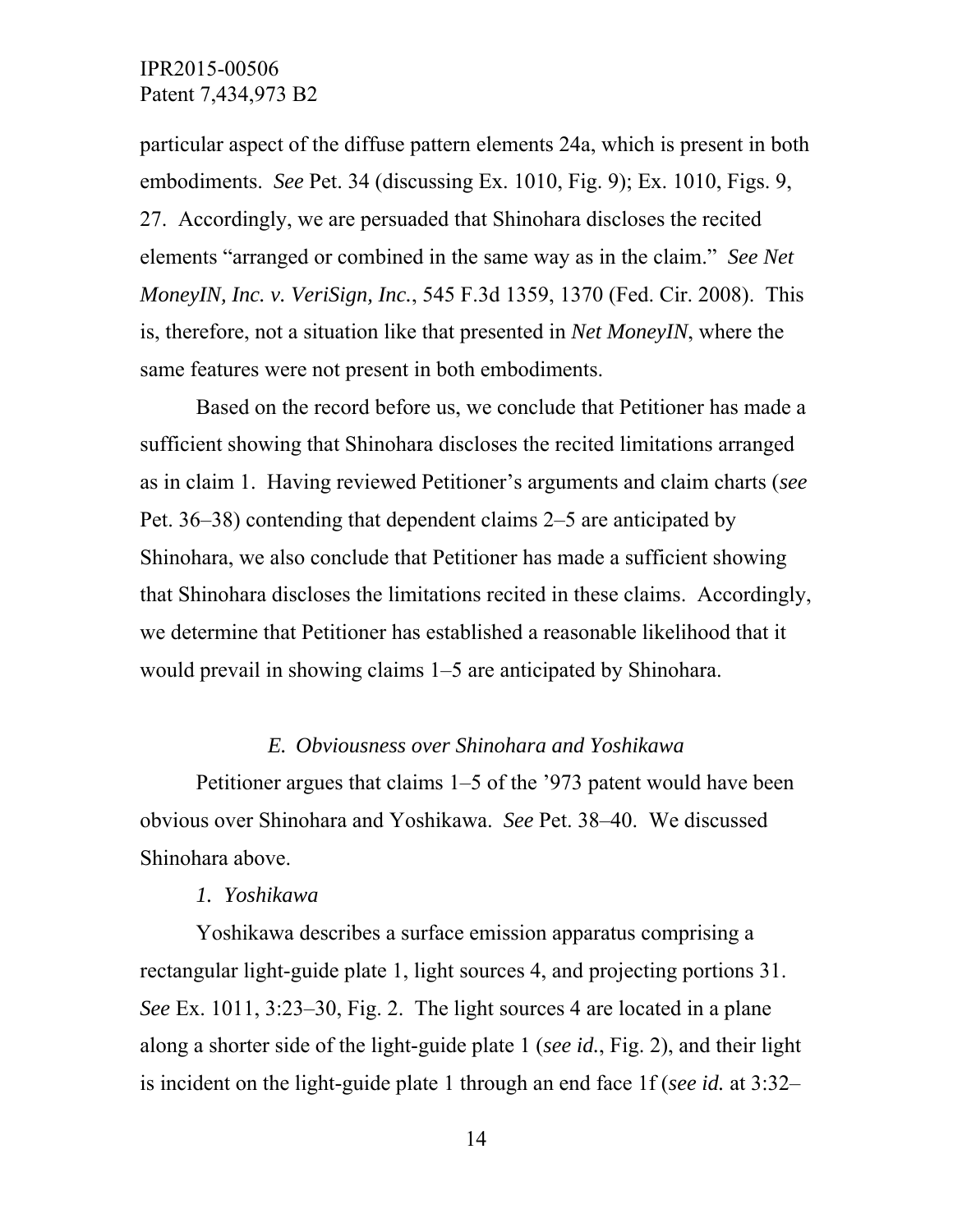34, Fig. 2). The projections 31 are formed on the light-guide plate 1, and their density gradually increases as their distance from the light sources 4 increases. *See id.* at 3:28–31, Fig. 2. With this arrangement, "uniform light emission can be obtained throughout the light-emitting surface." *Id.* at 2:24– 25.

# *2. Claims 1–5*

Petitioner argues that Shinohara teaches all the limitations recited in claim 1. *See* Pet. 39. For example, Petitioner contends that Shinohara teaches the recited width of the input edge (*see* Pet. 38), which appears to run along a longer side of the optical light guide plate 22 (*see* Ex. 1010, Fig. 27). As discussed above, we are persuaded that Shinohara teaches all the recited limitations of claim 1.

Alternatively, Petitioner contends:

To the extent that the width of the light guide is interpreted as the short side of the light guide, one of ordinary skill in the art at the time of the alleged invention would understand that placing light sources along the shorter edge of a light guide was well within the skill of a person of ordinary skill in the art as exemplified, for example, in U.S. Patent No. 5,775,791 to Yoshikawa.

Pet. 38 (citing Ex. 1011, Fig. 2). Based on the cited portions of Yoshikawa, Petitioner argues persuasively that Yoshikawa alternatively teaches the recited width of the input edge. *See id.* 

Nonetheless, it is not sufficient for Petitioner to demonstrate that each of the components is known. *See KSR Int'l Co. v. Teleflex Inc.*, 550 U.S. 398, 418 (2007). Petitioner must also provide "some articulated reasoning with some rational underpinning to support the legal conclusion of obviousness." *In re Kahn*, 441 F.3d 977, 988 (Fed. Cir. 2006). In that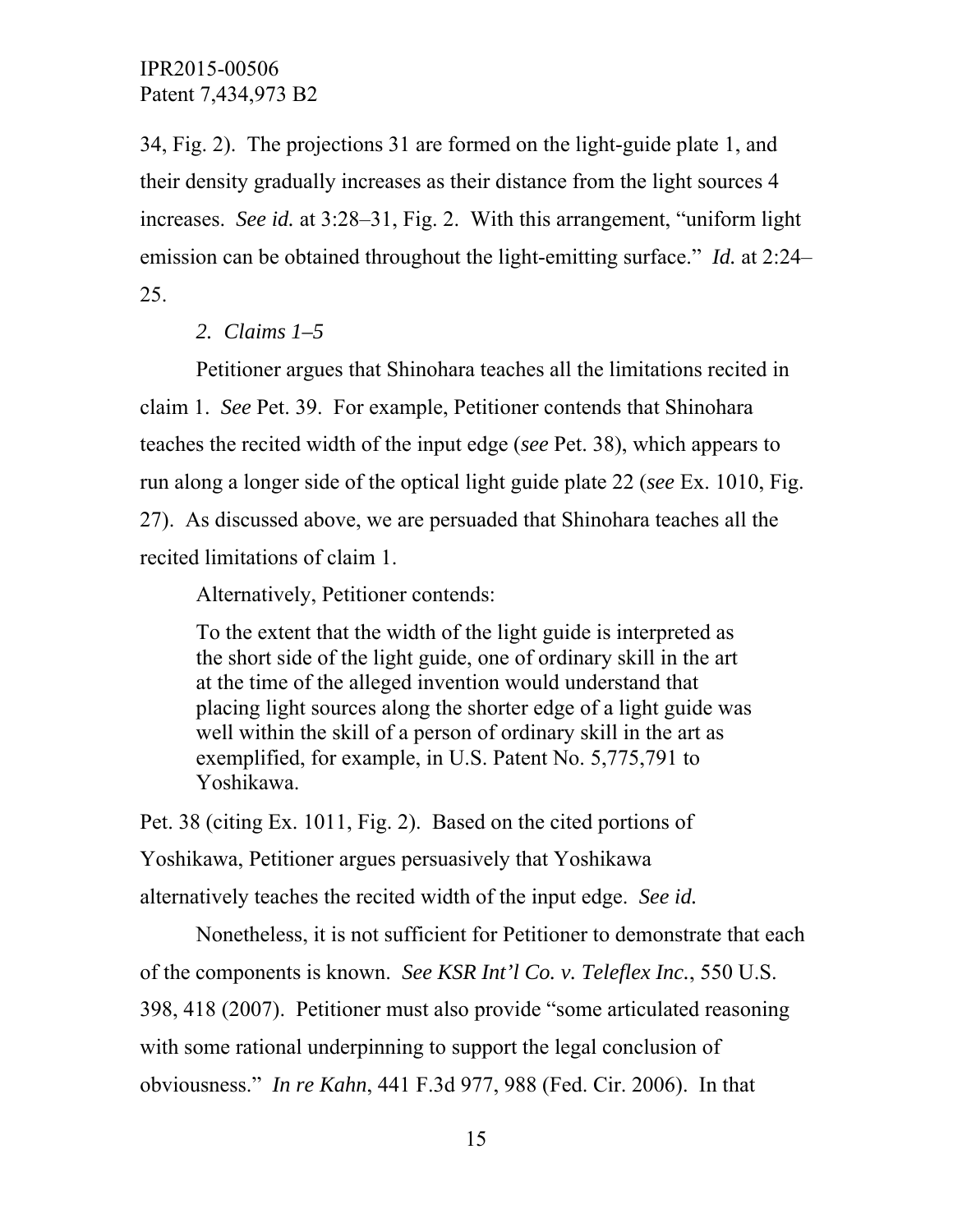regard, Petitioner contends that one of ordinary skill in the art would have found it obvious to combine Shinohara and Yoshikawa "[b]ecause the references are in the same field, address the same technology, and are intended to solve the same general problem." Pet. 39. Petitioner supports this contention with testimony of Dr. Escuti. *See id.* (citing Ex. 1004, ¶ 157).

Petitioner does not explain sufficiently why one of ordinary skill in the art would combine elements of Shinohara with elements of Yoshikawa, or why one of ordinary skill in the art would modify the teachings of Shinohara in view of the teachings of Yoshikawa to arrive at the claimed invention. For example, as discussed above, Shinohara already teaches a panel input edge along which multiple light sources are located. *See* Pet. 32. Neither Petitioner nor Dr. Escuti explains why a person of ordinary skill in the art would have replaced Shinohara's panel input edge with Yoshikawa's panel input edge to provide an edge along which multiple light sources are located, when Shinohara's panel input edge already has multiple light sources located along it. On this record, we are not persuaded that Petitioner has provided adequately articulated reasoning with some rational underpinning to support the legal conclusion of obviousness. *See Kahn*, 441 F.3d at 988.

In view of the foregoing, we determine that Petitioner has not established a reasonable likelihood of prevailing in showing that claim 1 would have been obvious based on the combination of Shinohara and Yoshikawa. Claims 2–5 depend from claim 1. Accordingly, we also determine that Petitioner has not established a reasonable likelihood of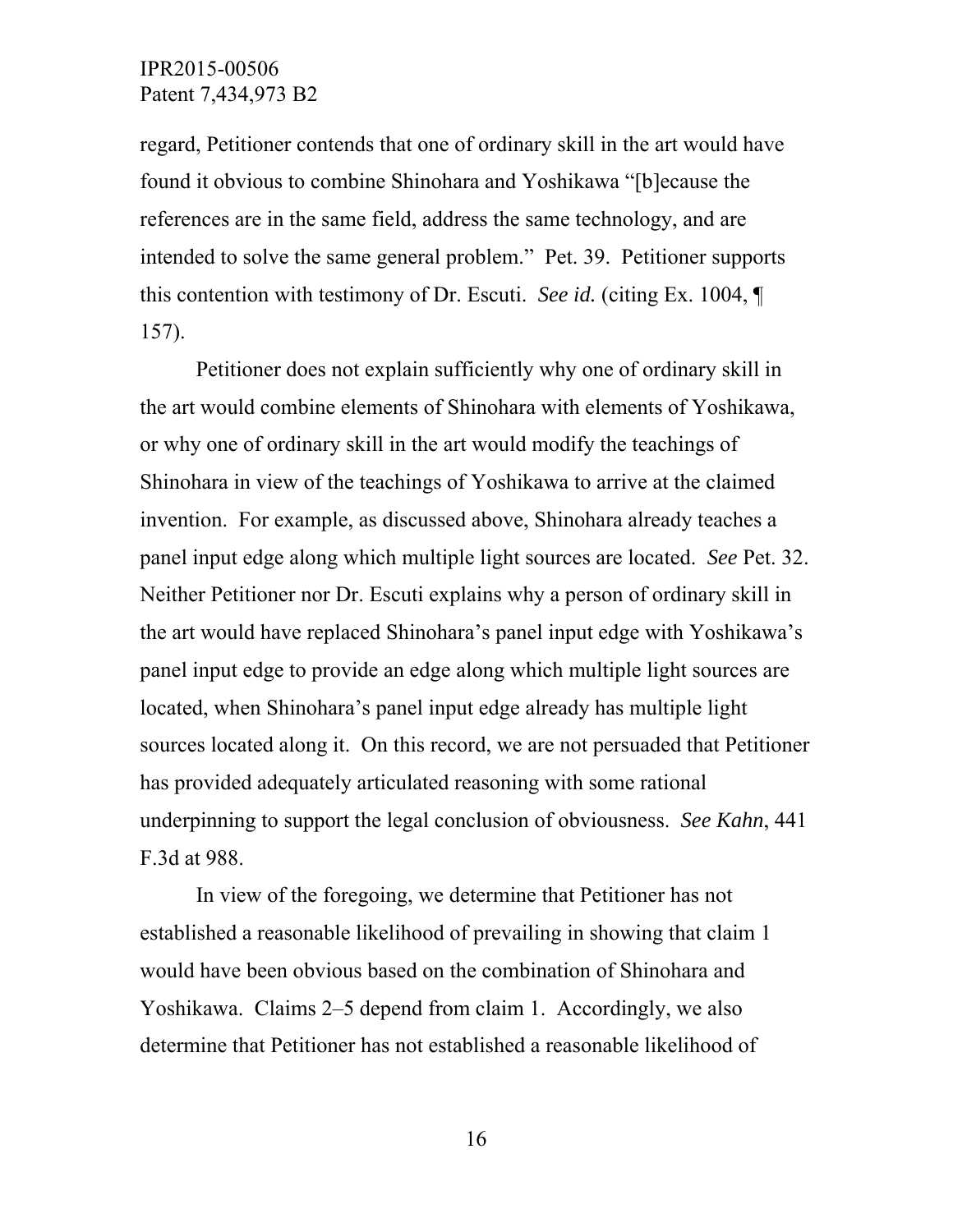prevailing in showing that claims 2–5 would have been obvious based on the combination of Shinohara and Yoshikawa.

#### *F. Obviousness over Pelka and Funamoto*

Petitioner argues that claims 1–5 of the '973 patent would have been obvious over Pelka and Funamoto. *See* Pet. 40–49.

## *1. Pelka*

Pelka describes a rectangular-shaped waveguide 42. *See* Ex. 1009, 8:65, Fig. 7. Light sources 44 are located along an edge 5 of the waveguide 42. *See id.* at 9:4–6, Fig. 7. The light sources 44 may comprise light emitting diodes. *See id.* at 6:10–12. Elongate structures 54 are arranged in concentric arcs around each of the light sources 44. *See id.* at 9:8–10, Fig. 7. The elongate structures 54 may comprise grooves with a triangular or vshaped cross-section. *See id.* at 7:52–54, Fig. 4A. The density of the elongate structures 54 increases as their distance from the light sources 44 increases. *See id.* at 8:54–55. This arrangement helps achieve uniform illumination profiles across the illumination output region of the waveguide. *See id.* at 8:6–8.

#### *2. Funamoto*

Funamoto describes a surface illuminating device with a rectangular light guide plate 11, optical extraction structures located on the surface of the light guide plate 11, and point light sources 2 located in a plane along a shorter side of the light guide plate 11. *See* Ex. 1012, at [57], 10:36–42, Fig. 18. The optical extraction structures may comprise convex shapes 11A. *See id.* at 10:36–39. The density of the convex shapes 11A increases as their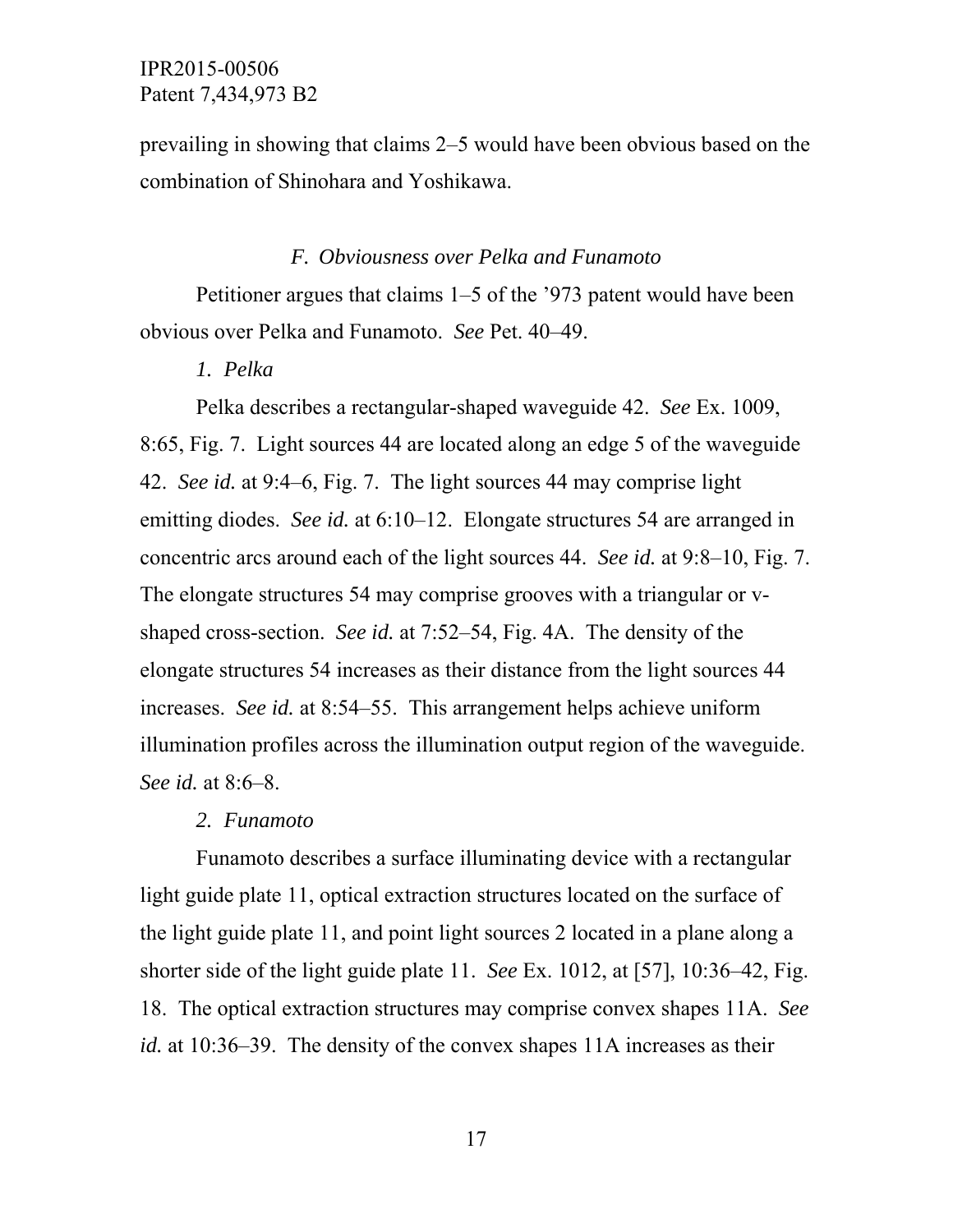distance from the point light sources 2 increases. *See id.* This arrangement helps achieve uniform illumination. *See id.* at 10:41–42.

### *3. Claims 1–5*

Petitioner contends that Pelka teaches most of the limitations recited in claim 1. *See* Pet. 40–49. For example, claim 1 recites deformities in close proximity to an input edge with a density that is greatest at approximate midpoints between adjacent pairs of light sources. *See* Ex. 1001, 15:11–13.

For this limitation, Petitioner directs us to where Pelka discloses mounting multiple light sources 44 along an edge of a waveguide 42 to input light proximate to a periphery of the waveguide. *See* Pet. 44 (citing Ex. 1009, 1:57–60, 9:3–6, Fig. 7). Elongate structures 54 are arranged in concentric arcs around each of the light sources 44, as shown in Fig. 7, which is reproduced below. *See id.* at 45 (citing Ex. 1009, 9:8–12, Fig. 7).



Figure 7 is a top plan view of a waveguide for use in a lighting apparatus. Ex. 1009, 4:40–41.

According to Petitioner, "[t]he embodiment in Fig. 7 shows the density of the elongate structures 54 being at a maximum at the approximate midpoint between the light sources 44." Pet. 19.

In response, Patent Owner contends that Petitioner's assertion "is merely conclusory." Prelim. Resp. 8. Patent Owner also contends that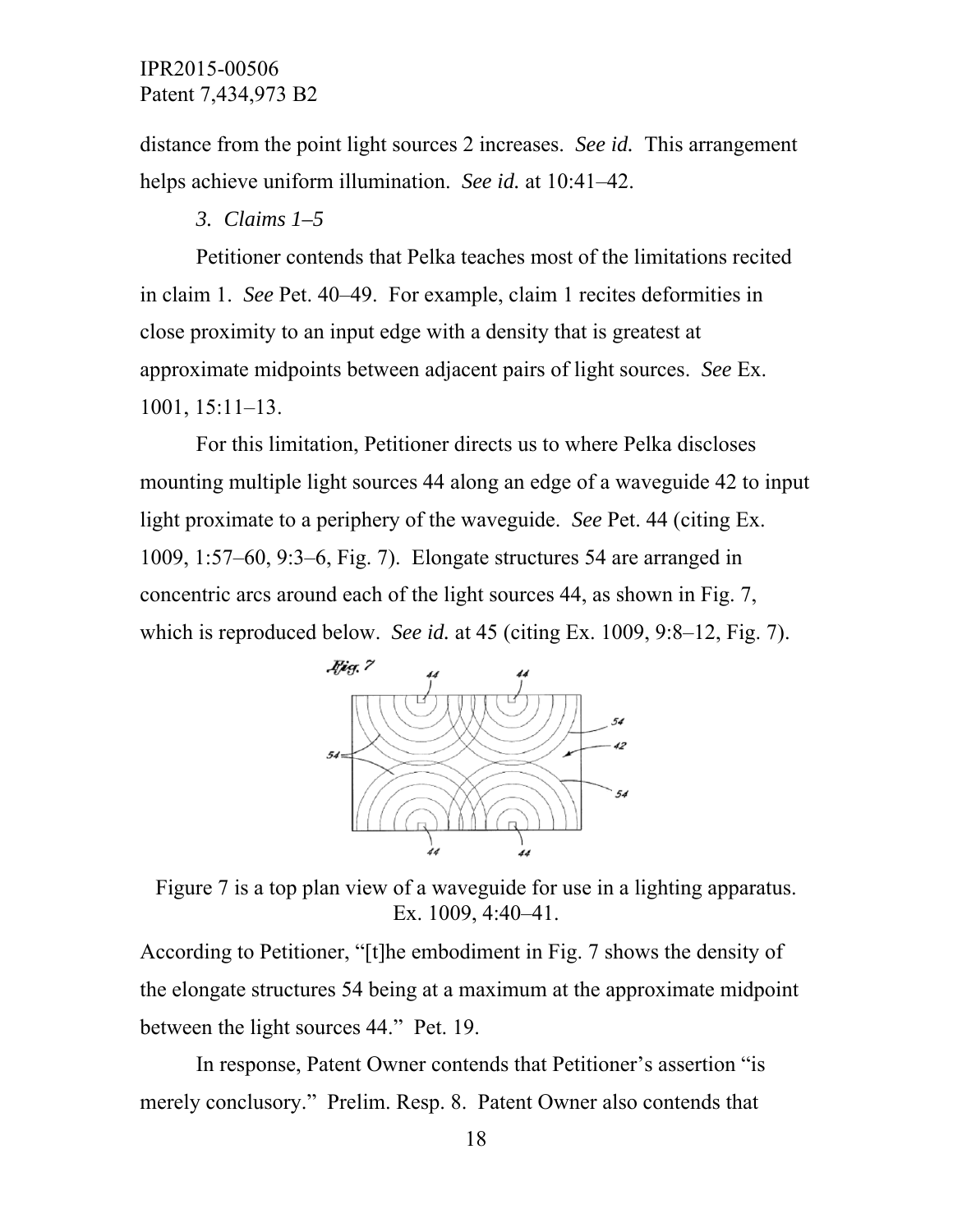"Petitioner does not show or explain how the most dense structures are the ones 'in close proximity to the input edge.'" *Id.* As an initial matter, we note that claim 1 does not require the densest structures to be in close proximity to the input edge. Claim 1 instead requires that the structures in close proximity to the input edge are densest at approximate midpoints between adjacent pairs of light sources.

To support its position, Petitioner directs us to its annotated version of Figure 7:



Pet. 20. According to Petitioner, the red circles highlight where the density of the elongate structures is at a maximum. *Id.* at 19–20. We note that, on this record, the density of the structures 54 closest to the edge along which the light sources 44 are mounted is greatest toward the midpoint between the light sources 44. Based on Petitioner's arguments and the cited disclosures in Pelka, we are persuaded that the elongate structures 54 of Pelka teach the recited deformities.

Claim 1 also recites that the light sources are coupled to different portions of the *width* of the input edge of the panel member. *See* Ex. 1001, 14:65–67). For this limitation, Petitioner relies on Funamoto. *See* Pet. 45 (citing Ex. 1012, Fig. 18); Ex. 1004 ¶ 167. Based on the cited portions of Funamoto, we are persuaded that Funamoto teaches the limitation.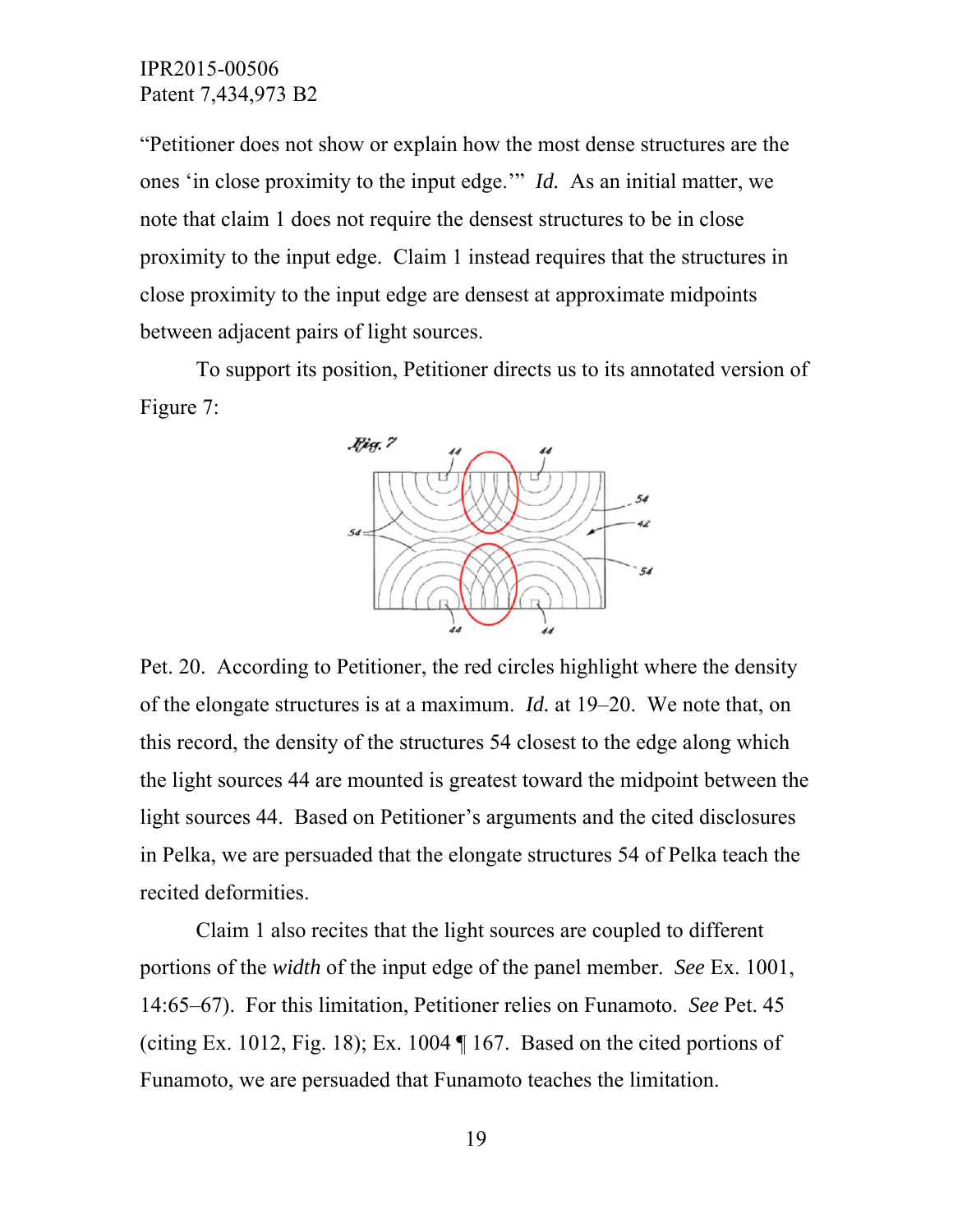As noted above, "there must be some articulated reasoning with some rational underpinning to support the legal conclusion of obviousness." *Kahn*, 441 F.3d at 988. Petitioner contends that one of ordinary skill in the art would have found it obvious to combine Pelka and Funamoto "[b]ecause the references are in the same field, address the same technology, and are intended to solve the same general problem." Pet. 43. This is not sufficient for explaining why one of ordinary skill in the art would combine elements of Pelka with elements of Funamoto, or why one of ordinary skill in the art would modify the teachings of Pelka in view of the teachings of Funamoto to arrive at the claimed invention.

For example, as Petitioner points out, Pelka already teaches a panel input edge along which multiple light sources are located. *See* Pet. 44. Petitioner does not explain why a person of ordinary skill in the art would have replaced Pelka's panel input edge with Funamoto's panel input edge along which multiple lights sources are located, when Pelka's panel input edge already has multiple light sources located along it. On this record, we are not persuaded that Petitioner has provided adequately articulated reasoning with some rational underpinning to support the legal conclusion of obviousness. *See Kahn*, 441 F.3d at 988.

In view of the foregoing, we conclude that Petitioner has not established a reasonable likelihood of prevailing in showing that claim 1 would have been obvious based on Pelka and Funamoto. Claims 2–5 depend from claim 1. Accordingly, we also determine that Petitioner has not established a reasonable likelihood of prevailing in showing that claims 2–5 would have been obvious over the combination of Pelka and Funamoto.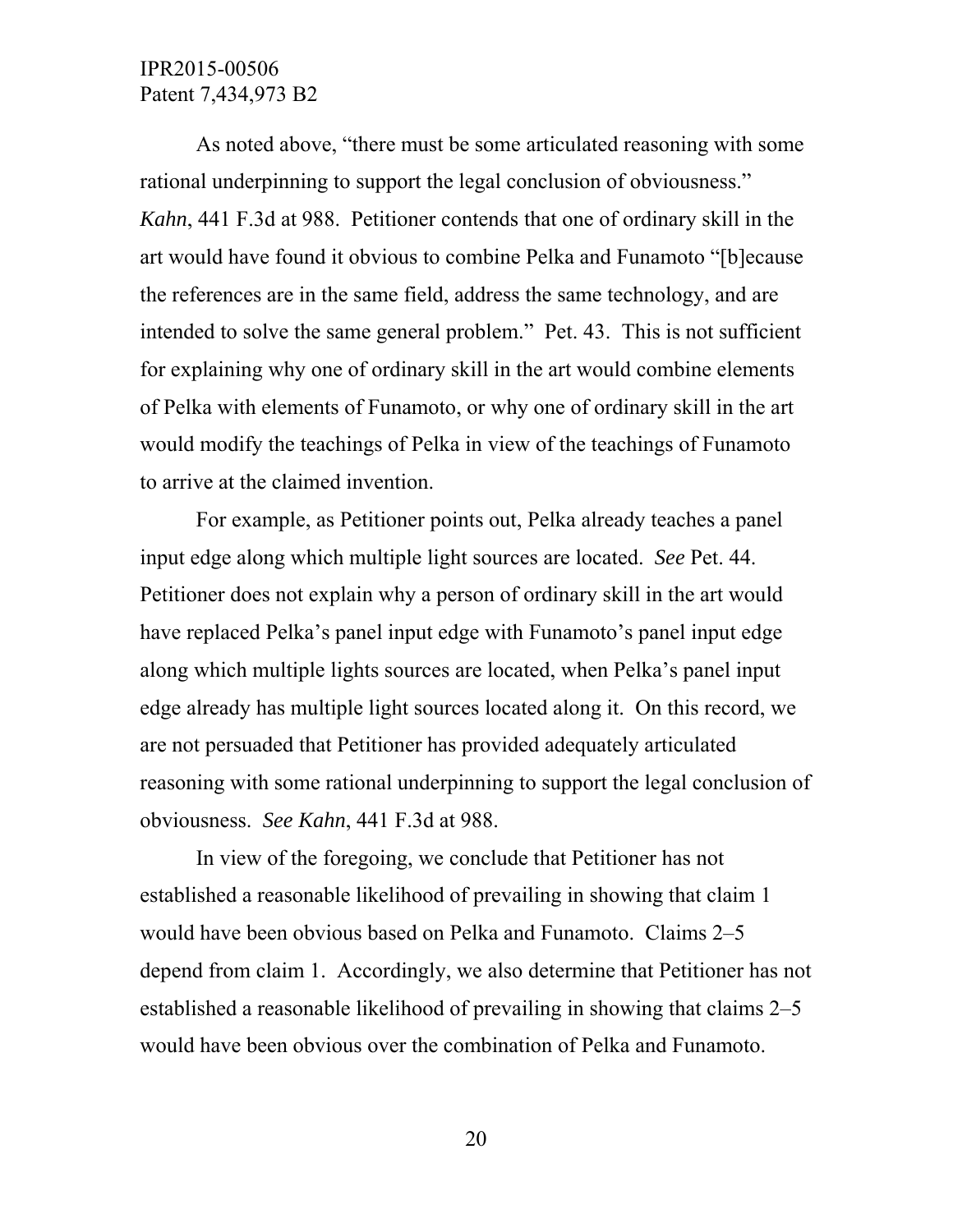## *G. Obviousness over Hooker and Mizobe*

Petitioner argues that claims 1 and 2 of the '973 patent would have been obvious over Hooker and Mizobe. *See* Pet. 49–59.

# *1. Hooker*

Hooker describes a liquid crystal display apparatus comprising a rectangular light guide, light emitting diodes (LEDs) 30 located along a pair of opposite sides of the light guide 2, and a light attenuating member 50 with a pattern 60 of dots located adjacent to the light guide 2. *See* Ex. 1013, 1:51–58, Fig. 6. The dots reduce the intensity of light reaching portions of the liquid crystal display closest to the LEDs 30. *See id.* at 1:58–61. The size or the frequency of the dots decreases as their distance from the LEDs 30 increases. *See id.* at 4:12–16. This arrangement helps provide uniform illumination over the entire LCD area. *See id.* at 4:24–27 ("again to provide less attenuation as the distance from the LED 130 increases, and so provide uniform illumination over the whole LCD area").

## *2. Mizobe*

Mizobe describes a system for uniformly illuminating a rectangular liquid crystal display board. Ex. 1014, 3:65–66. The system includes a main body A and two lamps 6 located in the interior of the main body A. *Id.* at 4:3–6, Fig. 2. The main body A includes a rugged layer 4 with a light reflecting means 5 comprising a large number of concavities and convexities. *Id.* at 4:12–13, Fig. 2.The concavities and convexities are dimensioned such that a user viewing the liquid crystal display board cannot see them. *Id.* at 4:16–20. The density of the light reflecting means 5 increases as its distance from the lamps 6 increases. *Id.* at 4:50–56.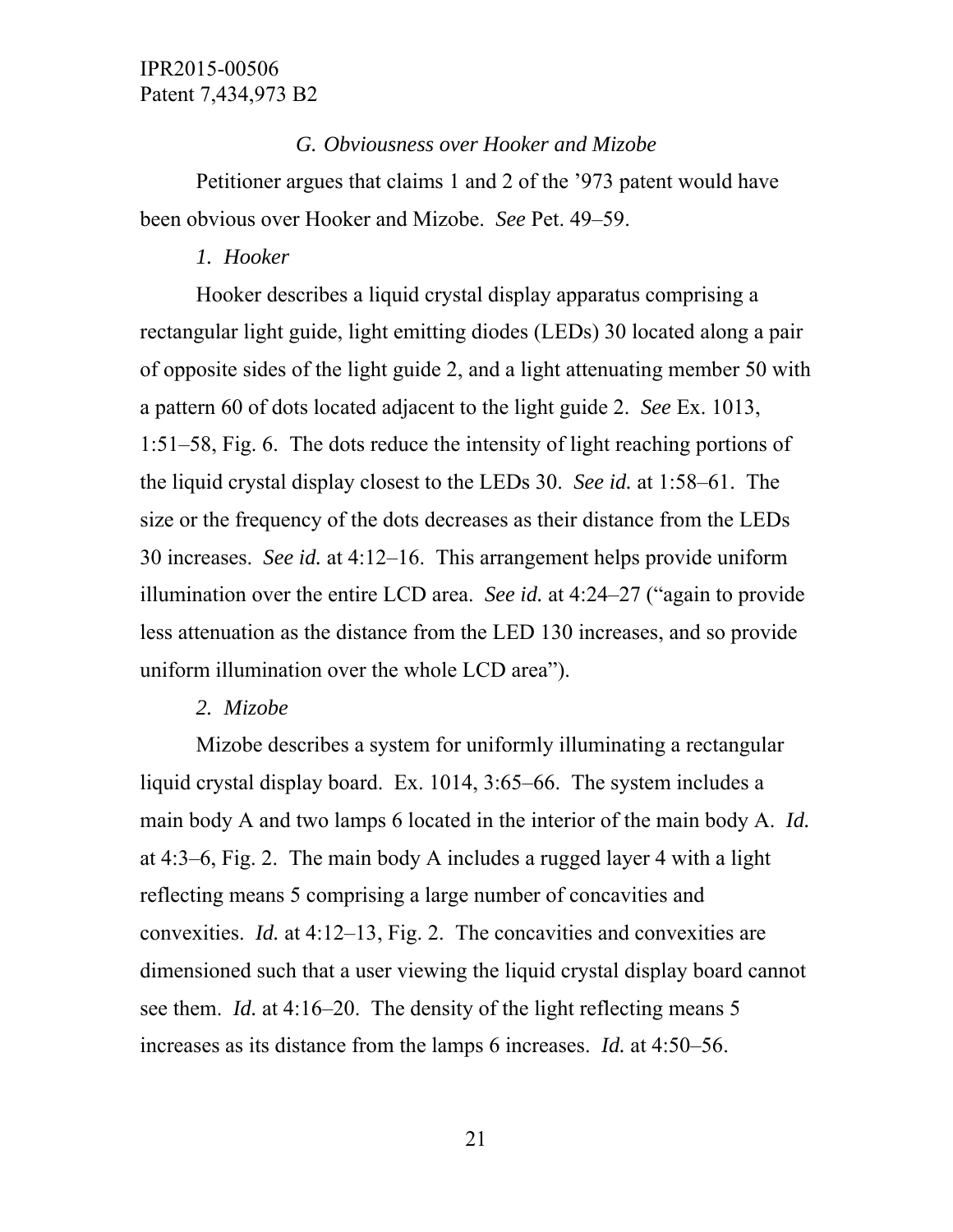# *3. Claims 1 and 2*

Claim 1 recites "wherein the density, size, depth and/or height of the deformities in close proximity to the input edge is greatest at approximate midpoints between adjacent pairs of the light sources." Ex. 1001, 15:11–13. Petitioner relies on Mizobe for this limitation. *See* Pet. 59. In particular, Petitioner directs us to where Mizobe describes a main body with two light sources 6 and a light reflecting means 5 comprising concavities and convexities. *See* Pet. 56 (citing Ex. 1014, 4:23–30). Mizobe teaches that "a density of distribution of the light reflecting means 5 per unit area is practically determined to increase in inverse proportion to a square of the distance as measured from each light source 6." *See id.* at 59 (citing Ex. 1014, 4:50–56, Fig. 2). According to Petitioner, this disclosure in Mizobe teaches the recited limitation. *See* Pet. 59.

Although Figure 2 of Mizobe, reproduced below, shows that the density of certain light reflecting means 5 is greatest at approximate midpoints between the light sources 6, we are not persuaded that Mizobe teaches those certain light reflecting means 5 to be *in close proximity to an input edge*, as required by claim 1.



Figure 2 illustrates a number of light reflecting means arranged in a dotshaped pattern. Ex. 1014, 3:37–40.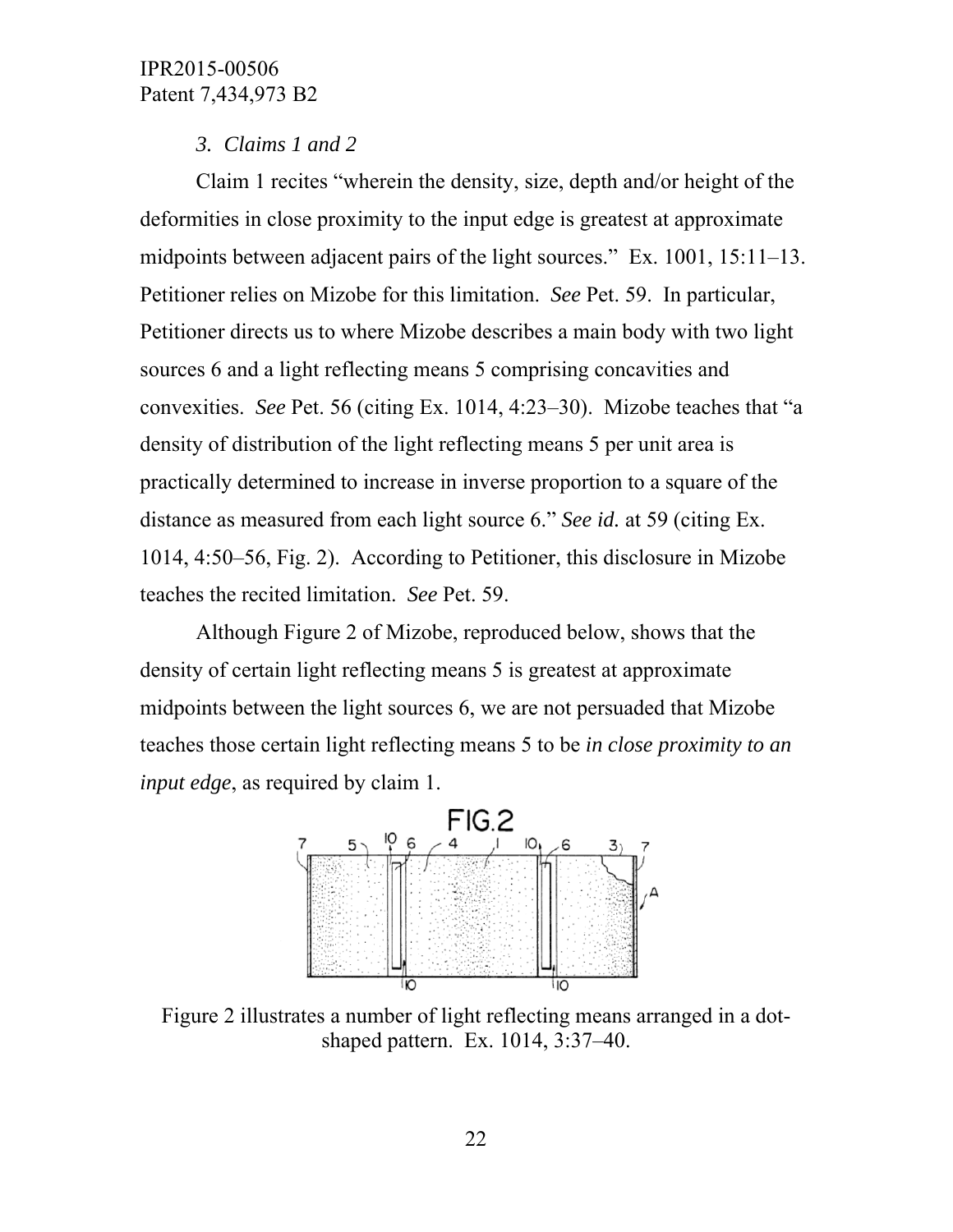Nor are we persuaded by Petitioner's alternative theory that Hooker teaches this feature. *See* Pet. 59. Petitioner directs us to disclosure in Hooker that describes reducing the size or frequency of dots as their distance from a light source 30 increases. *See id.* (citing Ex. 1013, 4:12–16, Fig. 6). Figure 6 of Hooker is reproduced below. Based on the cited portions of Hooker, we are not persuaded that Hooker teaches that the size or frequency of the dots in close proximity to an input edge is greatest at approximate midpoints between adjacent pairs of the light sources 30. In fact, Figure 6 shows that the density of the dots in close proximity to the input edge is zero at approximate midpoints between the light sources 30.



Figure 6 is a plan view of an attenuating member. Ex. 1013, 2:49.

In view of the foregoing, we determine that Petitioner has not established a reasonable likelihood of prevailing in showing claim 1 would have been obvious based on the combination Hooker and Mizobe. Claim 2 depends from claim 1. Accordingly, we also determine that Petitioner has not established a reasonable likelihood of prevailing in showing claim 2 would have been obvious based on the combination of Hooker and Mizobe.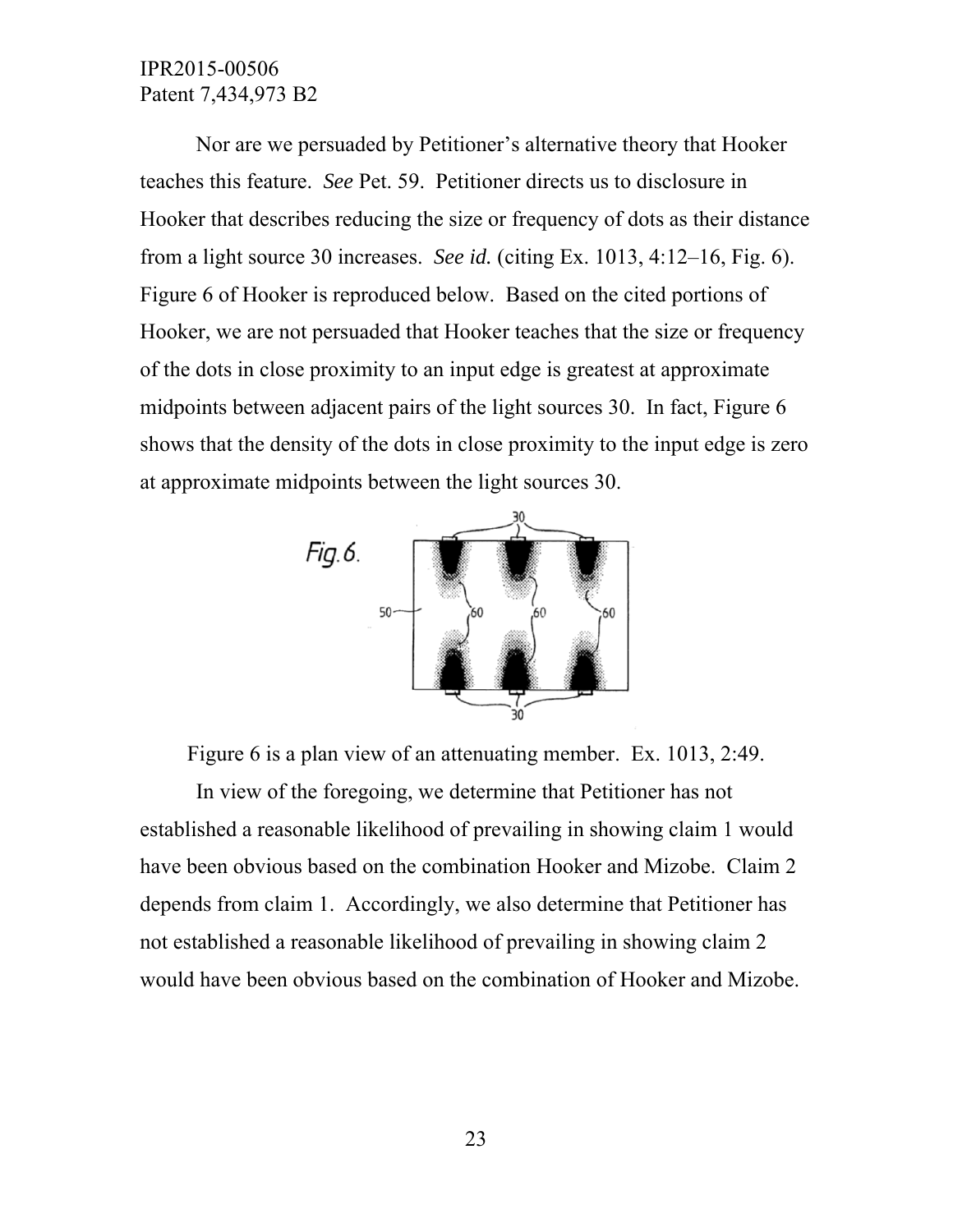### III. CONCLUSION

For the foregoing reasons, we are persuaded that Petitioner has demonstrated a reasonable likelihood that it would prevail in showing that claims 1–5 of the '973 patent are unpatentable. The Board, however, has not made a final determination with respect to the patentability of the challenged claims.

#### IV. ORDER

For the reasons given, it is

ORDERED that *inter partes* review is instituted as to claims 1–5 of the '973 patent based on the following alleged ground of unpatentability: anticipation of claims 1–5 by Shinohara;

FURTHER ORDERED that no other grounds of unpatentability are authorized for an *inter partes* review as to any claim of the '973 patent; and

FURTHER ORDERED that, pursuant to 35 U.S.C. § 314(c) and 37 C.F.R. § 42.4, notice is hereby given of the institution of a trial; the trial will commence on the entry date of this decision.

#### PETITIONER:

Robert G. Pluta Amanda K. Streff Baldine B. Paul Anita Y. Lam MAYER BROWN LLP rpluta@mayerbrown.com astreff@mayerbrown.com bpaul@mayerbrown.com alam@mayerbrown.com